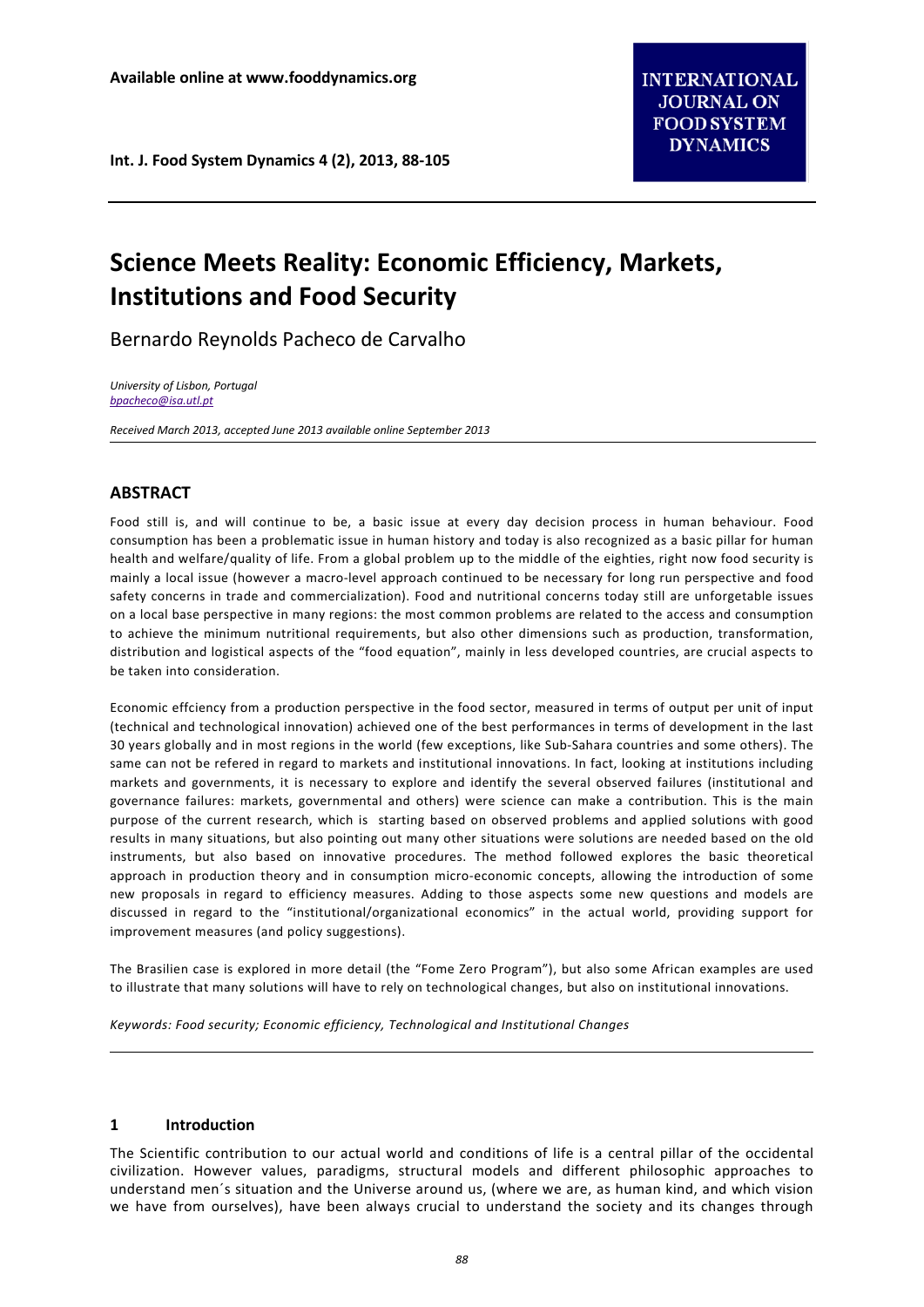time. Science and knowledge, specifically through technological tools, is the main driver of the economic growth with tremendous output potential and real growth in production in the last century. In many areas of human needs and consumption, the production leverage for better lifes was dominant, that is, supply driven economies were the most common and successful economies in growth and development. However, demand driven economic considerations and Institutional/Organizational/Governance dimensions are issues turning out to be very determinant in nowadays economic development.

**Problem statement:** Today is quite clear that quality of life and development cannot be guaranteed only with higher consumption rates nd production increases. It is necessary to look at least to other issues such as sustainability, social and environmental dimensions. In the food system those aspects are always present. From a deep crisis in food supply, almost permanent up to the seventies (1970´s), a different paradigm is now in place with the world characterized in the last 20-30 years with global surplus. However hunger persists, and has been mainly a local/regional dilemma without any improvements in the last 10- 20 years, in absolute terms and/or in relative terms (Carvalho et al 2011).

Science, and the all set of professionals in different areas related to the food systems cannot avoid the responsibility to try solutions and find out the way out of this challenging and chocking situation.

# **2 Background and Objectives**

Social sciences and specifically economic development studies in the food system should be central to all discussions about solving hunger and improve quality of life of millions of human beings, mainly in tropical and subtropical regions, were production potential is usually there and it is not the main constraint for development. Other dimensions need to be addressed, and special attention will be given to the organizational aspects of the human behaviour in our society. The present main objective is to contribute to point out solutions and a framework for actions and policy able to make a "difference" and significant impact in the "food security equation "around the world. From a theoretical perspective and discussion the author will also present and discuss real cases and examples that can be explored, rationalized and better understood based on the framework introduced.

To help the reader it is provided a sequential list of several inter-related topics that will be presented and discussed along the work, including:

- 1 Production Efficiency
- 2 Consumption Efficiency
- 3 Governance Governmental Actions
	- Governability Infrastructure and framework
	- Systems Governance
- 4 Markets Efficiency.
- 5 Failures: Markets failure, governance and institutional failures.
- 6 Modelling proposals and Economic Rational at Macro and Micro levels: Induced Innovation and Structural Changes with the WFSE –world food security equation model.
- 7 Referencial facts and data
- 8 –.Discussions, Empirical Results with case studies and Conclusion

This list of issues can be, and should be, discussed but not all at the same detail level. Some of them are chosen for deeper analysis, considered most relevant for present discussion and for the arguments and models used, namely "consumption efficiency" and "governance," market efficiency and Induced Innovation.

With all the discussion and methodological considerations about different efficiency concerns, data is also selected and analyzed such that the hypothesis raised will be tested and conclusions derived aiming to provide policy support for future interventions in the food system dynamics. The Brazilian case is explored, mainly the "Fome Zero Progam," but also success examples in African are used to support the arguments presented.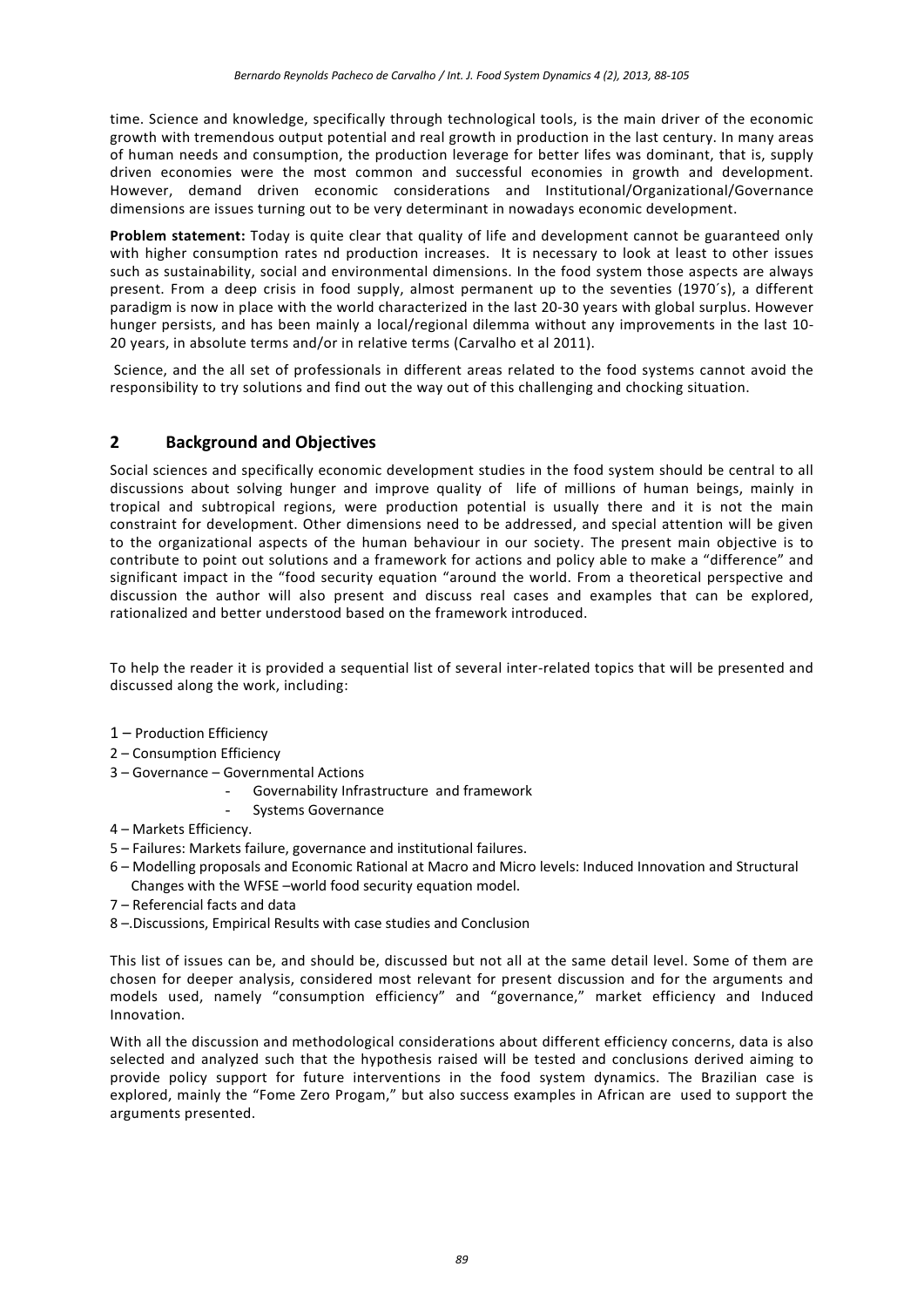## **3 Procedures and methodology.**

The issues listed above are all relevant to promote the discussion and support a new proposed framework to solve and test our main hypothesis: hunger persists and food security is far from being at the desired and possible level but solutions are achievable with adequate food policies

This article is a starting exercise to promote discussion and a new way ( and framework/model) to think about old problems such as persistent hunger and lack of food security.

The main rational and arguments discussed can be described as follows:

- a) Production technology in the food sector has been successful and able to overcome the demand increases;
- b) Demand behaviour changes, incorporating better knowledge and decision process, with overall growing efficiency, is still far from optimal solutions in many cases;
- c) There is an enormous potential for growth, natural resources availability, including human and labour factors, but good governance is missing, which includes several problems such as deficient Governmental actions and Public policy, lack of efficient Institutions, and others failures (such as market failure, leadership and/or organizational problems);
- d) Demand driven economy is today dominant in the food system, and demand constraints are key aspects to be overcome.
- e) Food security concept is relevant to solve hunger problems, which needs a multidimensional approach, dealing with markets (production and consumption), institutions and governance dimensions.

Some of those arguments are facts based (with evidence from secondary data available); others are findings from previous research and scientific field results, and some are conclusions reached in many research efforts. However, based on a "project cycle" perspective, relevant findings and conclusions in regard to our main problem statement (hunger and starvation in many situations in the world are persistent, globally with food surplus) can be assumed again as hypothesis for further tests and study. In the present work the main hypothesis to be discussed can be stated as follows:

- 1) Efficiency and technological change concerns are key aspects to derive improvements in the food system (with more research and investments);
- 2) Production, Consumption and Institutional efficiency aspects should be addressed, but Consumption and Institutions are today more evident challenges in efficiency studies for development;<br>3) Market and Institutional failures (including governance dimension)are key area
- and Institutional failures (including governance dimension)are key areas for policy intervention (driving forces and motivation), for innovation able to improve the food system;
- 4) Structural and Induced Innovation Models can provide a good framework for better understanding of the food system changes (and persistent hunger) and respective policy design needs.

#### **Production Efficiency**

Production definition and technical considerations about economic efficiency in production is a starting point. Production is any activity able to create value, starting with more than one input and using any combination of factors with a defined manner and objectives, based on present and/or future assets to add value to the system with tangible and/or intangible goods and services. This definition based on Willis Peterson (1986, pp 89) most simpler definition – "production can be defined as any activity that creates present and/or future utility" is a bit more elaborated, incorporating the need to define a certain technology, meaning combination of resources within a certain sequence of actions, an objective and the possibility to have some mathematical relationship defining those issues. Most of the time "production" will be represented by a function  $Y = f(x1, x2,...xn)$ , where relationships among inputs and among inputs and output are defined. Note that multiple outputs, with a system perspective (multi-equation system), are usually not considered, and when present treated as externalities. A function, (not correspondence), by definition relates multiple inputs and only one output. This is a simplification of the real world useful for theoretical considerations and teaching purposes.

Efficiency concerns in "production" within the food systems have been studied from different perspectives, from technical/Engineer point of view and from Economic point of view. Today those different approaches work together and are not differentiated in general, meaning that both perspectives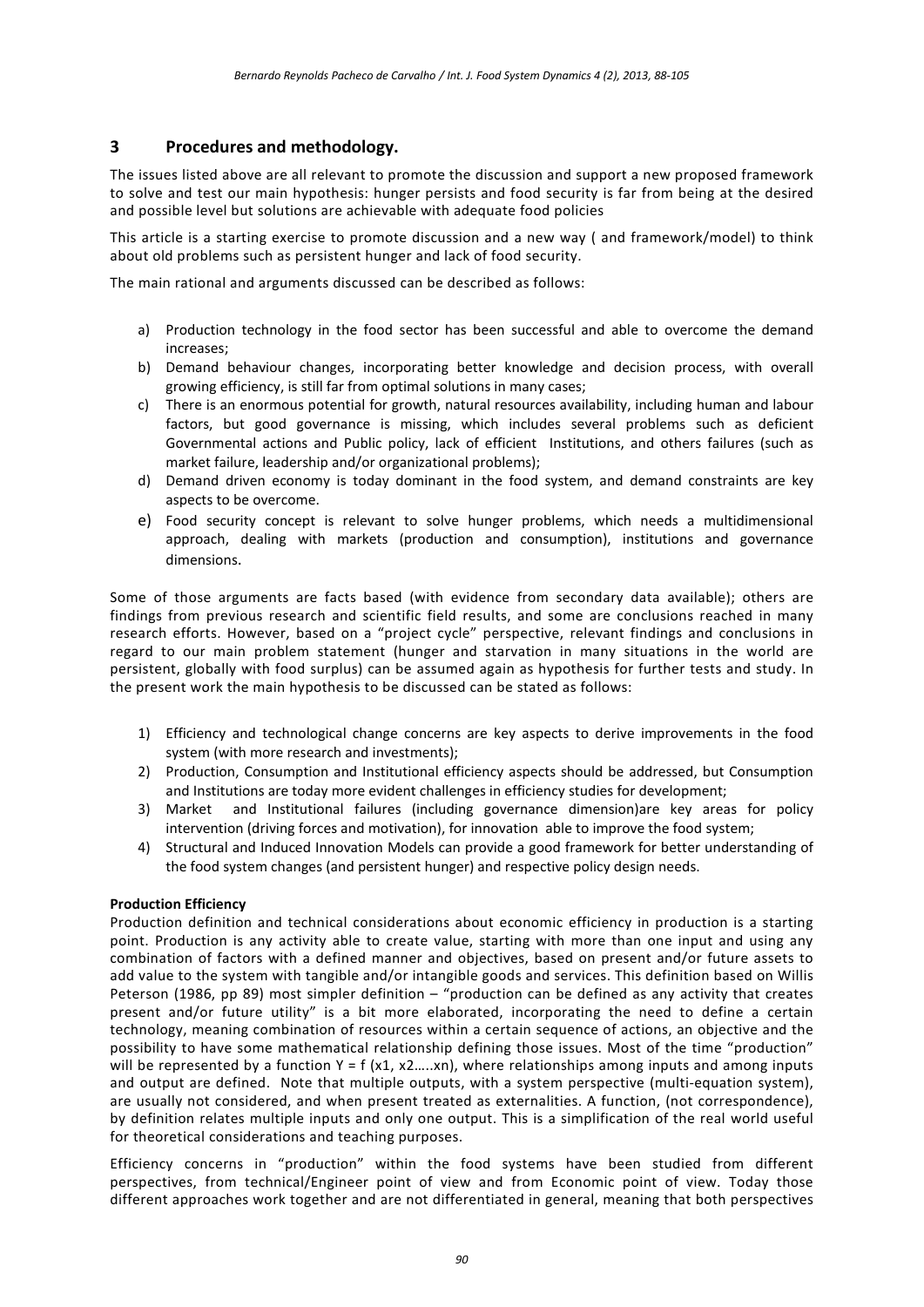should be present. However it is useful to differentiate technical efficiency and economic efficiency in our choice set and possible solutions from the producer point of view. Technical efficiency means to obtain the maximum output for a given quantity of available inputs and/or achieve a/for certain level of output with the minimum input level.

Technical efficiency criteria helps the decision process, with reference to a production unit, in the sense of providing a set of possible choices much smaller than the original "universe" of possible choices, but do not provide a unique solution.

It is necessary to add the economic efficiency criteria to solve the "problem" for the best solution in terms of maximizing profit/excess value creation/economic surplus. Economic efficiency means to add the relationships between prices and respective ratios, output/input prices and input/input prices. Assuming a monetized economy, everything can be expressed in money references and the economic surplus in profit units. For continuous relationships, there is a unique solution for Economic Efficiency, which is also a "point" with technical efficiency in the frontier of technical efficient solutions. It is defined as the "point" able to maximize economic surplus/profit.

Many other forms can be explored to show the economic and technical optimizing solutions beyond input/output relationships, basically recalling other relations in the input/input space (isoquants relations), output/output relations and prices for inputs and outputs, specially represented in the supply functions. It is not necessary to review this well-known production theory, but the actual introduction shows that from the production perspective, technical efficiency is a very precise issue where quantification and mathematical solutions are possible. It is also possible to use those relationships to explore the induced technical change process as Hayami and Ruttan did (1985).

#### **Consumption Efficiency**

From the consumption point of view, efficiency considerations and analysis can be made, but this concept and concern is certainly less present in the "mainstream economics" than is the efficiency considerations in production economics framework, and much less in technical/technological changes from the consumption side.

We can use an Utility function  $U = f(y1...ym)$  in a similar way to the production theory, and establish the necessary conditions for a maximum and for an efficient solution in consumption. However, a set of limitations are present, starting with the fact that it is not possible to measure "utility" in cardinal way. That is, in real world, only the revealed preferences can be used to derive an ordering of preferences, which can produce the base for some type of quantification, but, again, for ordinal measurements. Demand functions are derived theoretically, but most of the time are estimated based on real world observations.

Other limitations can also be pointed out in usual consumption analysis, such as the Utility monotonic growing conditions in each variable, that is: Utility is assumed to be always growing with more consumption, meaning dU/dyi> 0 for all range in the domain of yi.

Declining marginal utility is certainly evident in the "utility function" beyond a certain level of consumption in the usual case, but the theoretical non-satiation principle is maintained, (which means that negative marginal utility is not usual in common demand analysis – monotonicity or non-satiation principle is one of the conditions for a "well behaved utility function" needed for a "normal"demand function specification).

However, much of the production type of analysis can be applied, with some adaptations. Indeed, some authors (Carvalho 1998, Lee et al 2005 and others) have used this approach. Today, it is useful to recall the previous work (Carvalho 1998) based on Lancaster´s (1966) perspective, in the sense of defining "Consumption Technology" in a similar way to "Production Technology" which will allow studying the efficiency in the consumer's choices. The idea is to consider Consumption as a transformation process, using inputs (consumption products – goods and services) in a certain combination to obtain desired "characteristics" with equivalent value in terms of utility production. This exercise allow to consider that Utility can be measured in cardinal terms, at least in relation to those "characteristics" and consumption of products can be transformed into characteristics consumption, plus a specific factor for each product consumed with some specific, non comparable characteristics. In fact it is possible to have a two step approach, leaving some space for specific factors in some consumed products, or on the limit transform any commodity into some type of "common characteristics" to which we can associate a certain value for the consumer.

The studies in food systems and consumption are examples where this approach can produce useful analysis, mainly when it is necessary to guarantee a minimum level of nutritional conditions for human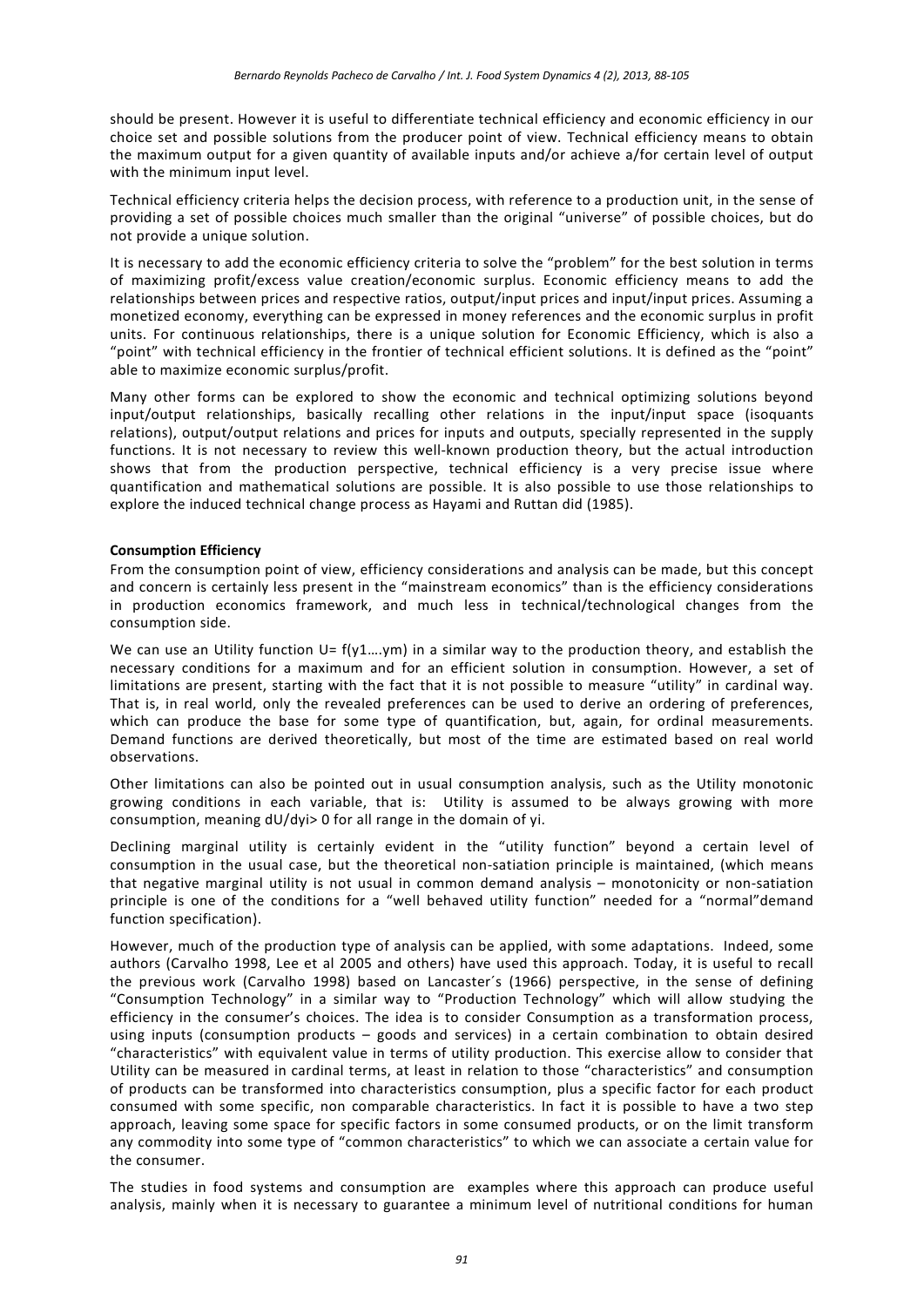health conditions. The "consumption technology" now is obtained looking at the transformation technical coefficients, such that from products obtained in the market the objective is to satisfy the maximization of "producing Characteristics." With this approach any new product entering into the market can be studied and analyzed in terms of the contribution for each "characteristic" in the Utility function, and evaluated in terms of economic efficiency and contribution for consumption efficiency.

The next step now will be centered in the information and knowledge needed about the characteristics we can find in each commodity and immediately to evaluate the consumer behavior in regard to his capacity to take the most correct decision, at least in terms of the defined "common characteristics" and prices/cost. This is equivalent to maximizing (math programing) one objective function subject to a set of needs (restrictions), used to obtain the most efficient combination of inputs to satisfy the most efficient food combination.

This exercise was performed in several conditions and specifically by the author to study consumer choices in food and in regard to traditional products in São Tomé e Principe.

New alternatives and possibilities to improve nutritional status and welfare, only through better consumption choices (and consumption efficiency) was shown (Carvalho 1998).

The previous discussion points out that efficiency concerns in consumption are almost absent in the "mainstream economics" (according also, for example, with Apichai Puntasen, 2013). However it is there and several work efforts were done, but a lot need to be pursued in the next future. Transaction cost economics and other research related areas (New Institutional Economics, for example) to address market problems, from demand and supply side, beyond the neoclassic microeconomic perspective, can add important contributions, but still do not touch usually the consumer decision problem itself and are more related with production and transaction costs in the market.

#### **Governance and Governance Efficiency**

In regard to Governance and Governance Efficiency, those issues are entering into discussion and are being used increasingly in development literature. At this point it is useful to introduce the discussion, mainly as a starting effort to evaluate the contribution of the scientific work in those matters and basically point out opportunities for further contributions in the next future centered in the food system.

Governance as a concept itself is "as old as human civilization"(ESCAP, 2013). However the dictionary definition "act of governing" and the recent spread of the word used in many different ways can be problematic and have been discussed in the literature without a common understanding and definition. For our purposes following the cited United Nations publication above, within a society environment**, it can be defined in a simply way "as the process of decision making and the process by which decisions are implemented (or not implemented)" (ESCAP 2013)**. This concept is always associated with a system perspective and with the process of making decisions and how they are implemented within a set of actors/agents in a dynamic perspective and with interactions among them. From an individual and singular entity taking and implementing decisions, consumer decisions, firms and businesses, singular economic units universe, governance issues are related with multiple actors and most of the time connected with collective actions. Governance concerns have been in place within many different perspectives, such as corporate governance, international governance, national governance, local governance and related with any specific social group process of making and implementing decisions (mainly collective decisions and/or with collective impact) to manage the system in which they are involved. Indeed, the need for operational ways to explore the use of this concept has been in place with some analytical initiatives such as the work by Hufthy (2011), investigating policy processes with a new perspective – the governance analytical framework (GAF).

Indeed, Governance is about how a social group manages itself in a changing world where decisions and actions are necessary to face common challenges. Immediate connections with the New Institutional Economics (NIE) perspective are obvious. This body of research and literature, which main reference is Olivier Williamson (1975) has been growing in importance, but the same author in 2000, start it´s article (Journal of Economic Literature) saying a) "….we are still very ignorant about institutions,"; b) "…the past quarter century has witnessed enormous progress in the study of institution" and c) " …awaiting a unified theory we should be accepting of pluralism."

Accepting those comments still valid today, it is useful to start with the basics, defining institutions. Using the Ruttan (1985) definition, "institutions are the rules of a society or of organizations that facilitate coordination among people by helping them form expectations which each person can reasonable hold in dealing with others. They reflect the conventions that have evolved in different societies regarding the behavior of individuals and groups relative to their own behavior and the behavior of others" This is a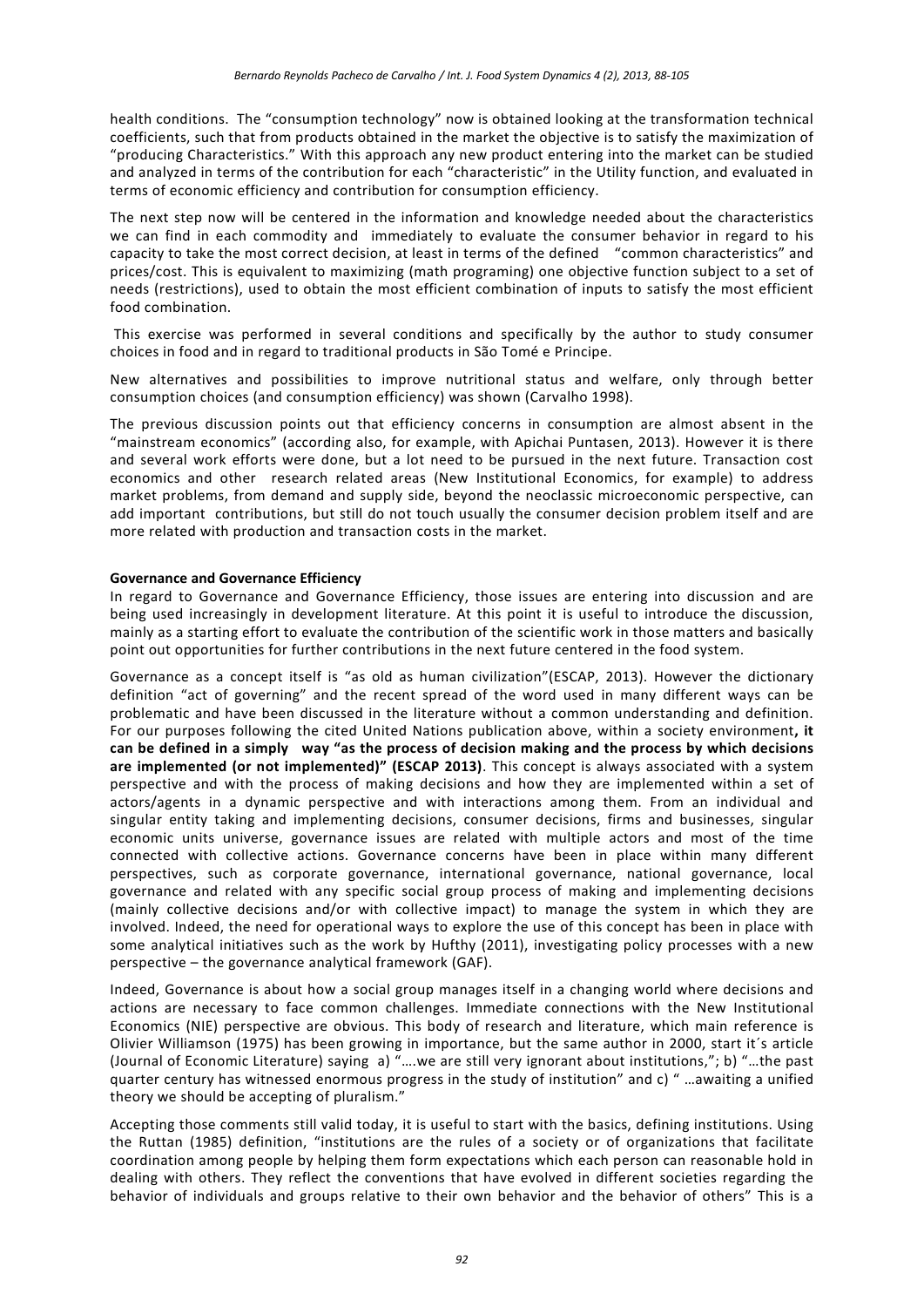broad and more inclusive definition, without making the difference between institution and organizations, like Douglas North´s does with the demarcation between "institutions" meaning "rules of the game" with both formal and informal rules and norms that help to govern individual behavior and structure social interactions (institutional framework) and Organizations, meaning those groups of people and the governance arrangements they create to coordinate their team action.

At the moment it seems reasonable to thing about organizations as smaller entities, and about institutions as a more general and global perspective, but both are important structural concepts for systems governance, but clearly not enough. Markets can be seen as institutions but also as a "natural phenomena." Governments are certainly based on organizations and institutional framework, and can be seen as an institution itself. However it seems also reasonable to look at Governments as a specific component of our society, with the first responsibility to deal with the common interests and public goods, but also subject to government failures, institutional failures (including contractual failures) and so on.

Many contributions have been made under this NIE approach, many of this under several well known areas such as transaction costs, asymmetric information, strategic behavior, bounded rationality, human assets, social capital, adverse selection, moral hazard, contractual safeguards, bargaining strength, etc. In the NIE analyses the work goes beyond the traditional Neoclassic framework and both efficiency and distribution issues are also frequently present and discussed.

It is necessary to recognize the complexity of the real world, and to assume that many contributions can be made under those new approaches; however the rule "keep it simple as possible" is normally the most useful approach. The use of "Governance concept" (linked with efficiency concerns) as the main focus for analysis of a social system can be a simple approach/model to address Governance/ institutional inefficiencies, failures and respective economic entities problems such as, governments, civil society organizations, institutional framework, firms, actors/agents and any economic unit.

With the attention on looking for the best solutions to improve Governance, governability and economic efficiency, the main focus need to start at Government level, because governments are the main responsible players to establish the institutional environment under which, the other economic units work, individuals, firms, any economic entity.

It is useful to try a selection, reasonable consensual, of a set of characteristics that should be present in a reasonable good governance system at macro and governmental environment. After defining the most relevant dimensions, it is possible to start an effort to quantity achievements and constraints to the goals established and have a first approach of efficiency evaluation on "Governance."

Accordingly with ESCAP (2013) there are 8 major characteristics that should be present in any "Good Governance": Participatory; Consensus Oriented ; Accountable, Transparent, Responsive, Equitable and Inclusive; Effective and Efficient; follows the rule of law.

The graph below is illustrative, but it is not exclusive to other possible dimensions, and also not exclusive in relation to other type of organizations and/or institutions.



Figure 1. Set of Characteristics for Goof Governance Environment - Governmental level (Source: ESCAP (2013) – Economic and Social Commission for Asia and Pacific - United Nations).

At Macro level, the example and effort of the World Bank, producing the Worldwide Governance Indicators, is very interesting in doing a similar exercise in pragmatic ways, classifying countries based on six dimensions, which are the following: Voice and Accountability; Political Stability/Absence of Violence,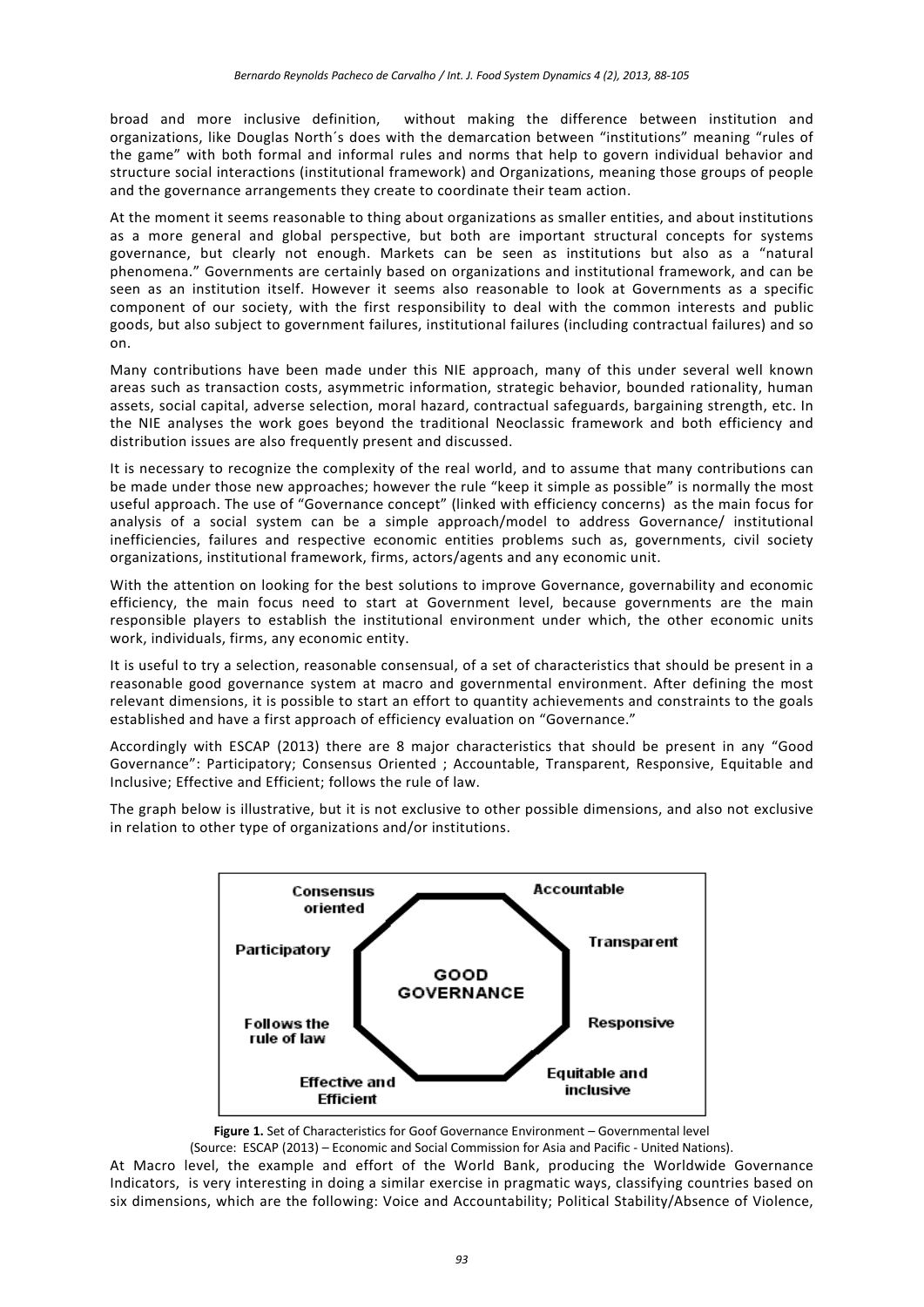Government Effectiveness; Regulatory Quality; Rule of Law; Control of Corruption.

Those two examples are convergent in many dimensions but also show how the characteristics and dimensions considered can be different for different views and concerns. In conclusion, there is not an exclusive approach, but the purpose of measure the institutional "environment "and evaluate efficiency in the economic systems is moving on the right direction. Other examples at business level are also available, at micro and macro levels, for example in relation to several country classifications "vis a vis" the dominant "business environment." In regard to our main concern, food systems, food chain values and food security, there are also opportunities to be explored taking advantage of the examples presented.

At micro level, governance issues are also addressed and explored in the literature under "management practices" and evaluation methods, but it is possible to say that, this new approach with focus on the system dynamics and decision making + decision implementation, that is under a general concern such as "governance" of economic units, can also add a different and useful perspective.

#### **Markets and Market Efficiency**

Markets are considered, for many authors, as an institution. However, for some others, (like ourselves), markets are also a natural phenomena, present in the nature and among several species. Today is more or less consensual that markets are a necessary mechanism for allocation of resources, in production and in consumption, among people and groups of people defined as economic units. Some references from the literature will show the close relationship between markets efficiency and welfare economics.

Markets to work properly and result in an efficient choice have to respect the first and second welfare theorems. The first states, under certain assumptions concerning the convexity of individual preferences and technology, that any allocation of resources generated as a general equilibrium of a perfect competitive economy is Pareto Optimal. The second refers to the inverse situation: any Pareto Optimal allocation of resources can be achieved by the solution to a general equilibrium in a competitive economy.

"Welfare economics is the framework within which the normative significance of economic events is evaluated…Welfare economics can be viewed as an investigation of methods of obtaining a social ordering over alternative possible *states of the world*" (Broadway and Bruce, 1984, p1). It is also stated that a great part of these research area is based on the concept of economic efficiency, but some explicit stated ethical criteria is necessary. This concept is used to rank *social states* and two basic value judgments are made. The first is called "individualism" where the social ordering ought to be based on individual orderings of alternative social states, which means/assumed that each individual is the best judge of his or her own preferences. The second, very widely accepted is the Pareto Principle that states: If State A is ranked higher than State B for one person, and all the others rank A at least as high as B, then A should be ranked higher than B in the social ordering.

In summary an allocation will be Pareto Optimal overall if it is not possible to reallocate production and distribution (consumption) so as to make one person better off while making no one worse off. A set of assumptions and conditions are necessary to guarantee that first and second welfare theorems work, and when they are not present it is possible to have a market allocation not necessarily Pareto Optimal, and this means "Market Failure," in other words it is possible to have opportunities for mutual gains in the system. Note that competitive markets should satisfy at least "Pareto Optimal" conditions in production, in trade and in consumption/distribution conditions. However it is possible also to think in similar conditions for institutional arrangements and governance conditions, such that efficiency considerations can be studied also on those dimensions.

Perfect markets and perfect competition are most of the time only an abstraction, far away from reality. Traditional economic analysis, most of the time, start assuming those conditions. Within the present framework it is important to start with a most close assumption to the reality, which is, Markets do exist and are important, but most of the time work far away from perfect conditions. Research needs and science intervention is most necessary to help overcome those difficulties, in other words **it is possible to have opportunities for mutual gains.**

Food security, but mainly hunger around the world can clearly be seen as a strong candidate for a situation of Global Market Failure, and certainly also as an institutional failure. Many different views and perspectives are possible, but the facts can be summarized in many situations with availability of land and labor, consumption potential available, but system failure to overcome the poverty cycle with more production and more consumption. At this moment it is not possible to continue exploring the importance of Markets in any economy and food system, and respective efficiency considerations along with the possible ways to quantify "markets quality and efficiency." However the importance of markets in the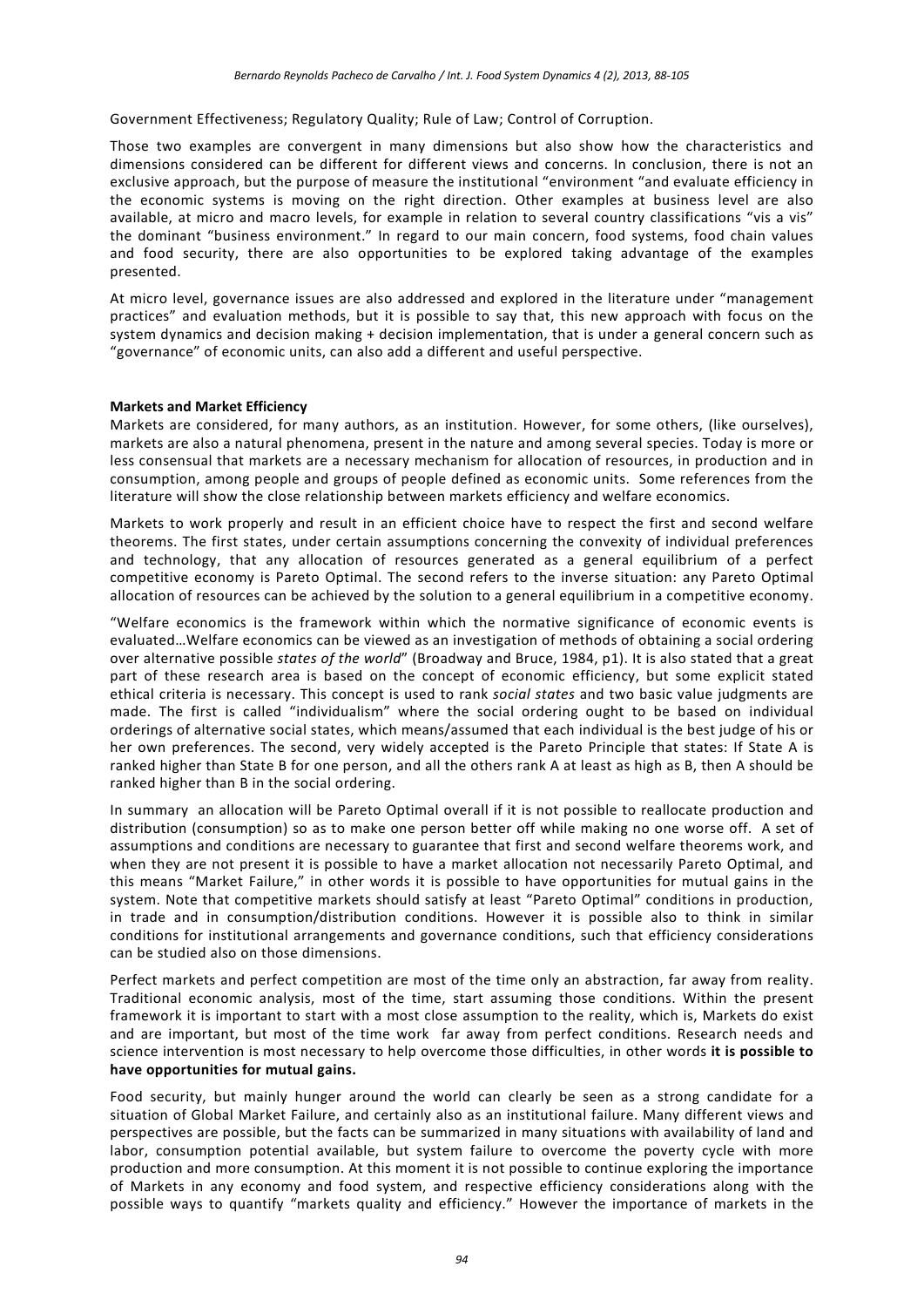food system is stressed, along with the limits and constraints for proper functions, but those issues deserve a specific analysis that cannot be pursued here. Today **the objective is only to point out different perspectives and opportunities** for more possible contributions from science and knowledge.

#### **Referential Models for Development Studies in the Food Systems**

Some well known models continued to be references to our actual analysis. Hayami and Ruttan (1985) tried to present a general development model, based on economic rationality and induced innovation. Nothing happens without a reason, and most of the time there is an economic rationale for observed changes in the systems. The mentioned authors explored and test the linkage between natural endowments and technology changes, trying to prove the innovation rationale. Later on Carvalho (1989) use the same framework to show the induced innovation process from the Demand Side, that is technological and technical changes occur accordingly with demand conditions. This last author end up using the same structural model to study economic changes overtime in the Food System and in general, purposing a slightly more complete model presented below.

The "ICI-Induced Changes Innovation" model was purposed (Carvalho 2004) to stress the need to look at economic regulation mechanisms, such as the Markets (based on auto-regulation capacity), but also Government decision making process and initiatives to provide the correct framework for the economic system to work properly. However this simple framework presented below end up simplifying most or our analysis in studying changes overtime. The most important and innovative idea was to consider "markets and government" at the center of the overall relations.



**Figure 2.** Induced Changes and Innovation - ICI model **Source:**Carvalho, B. P. de (2004)

The model intends to be a conceptual "general equilibrium model" where changes over time can be studied and explored to understand the rationale behind it , but also the analysis of a "specific state" position can be seen and studied to look for "efficient considerations" about the reality and changes over time. Within this framework the several components discussed previously are under the same rationalization. In summary, the model has been used to test and prove the induced component of the economic change process, but now the proposition is to use the same model to check the adherence of the "actual state" with expectations and rational conditions. This methodology can offer an interesting alternative approach to study efficient conditions, not only for markets, but for institutions, governments and governance conditions.

To be more consistent in the analysis of the Food System vis a vis the "food dilemma" in today general conditions and in particular for specific country/region analysis it will be useful to consider a Structural Model, which was proposed as WFSE – World Food Security Equation (and/or Food Balance World Equation) (Carvalho et al, 2011). This model takes into consideration the "evolutionary state" of changes expected with the development process.

The approach proposed starts considering the Food Security Equation – FSE, based on the definition of Food Security, which have to consider, at least, the following dimensions;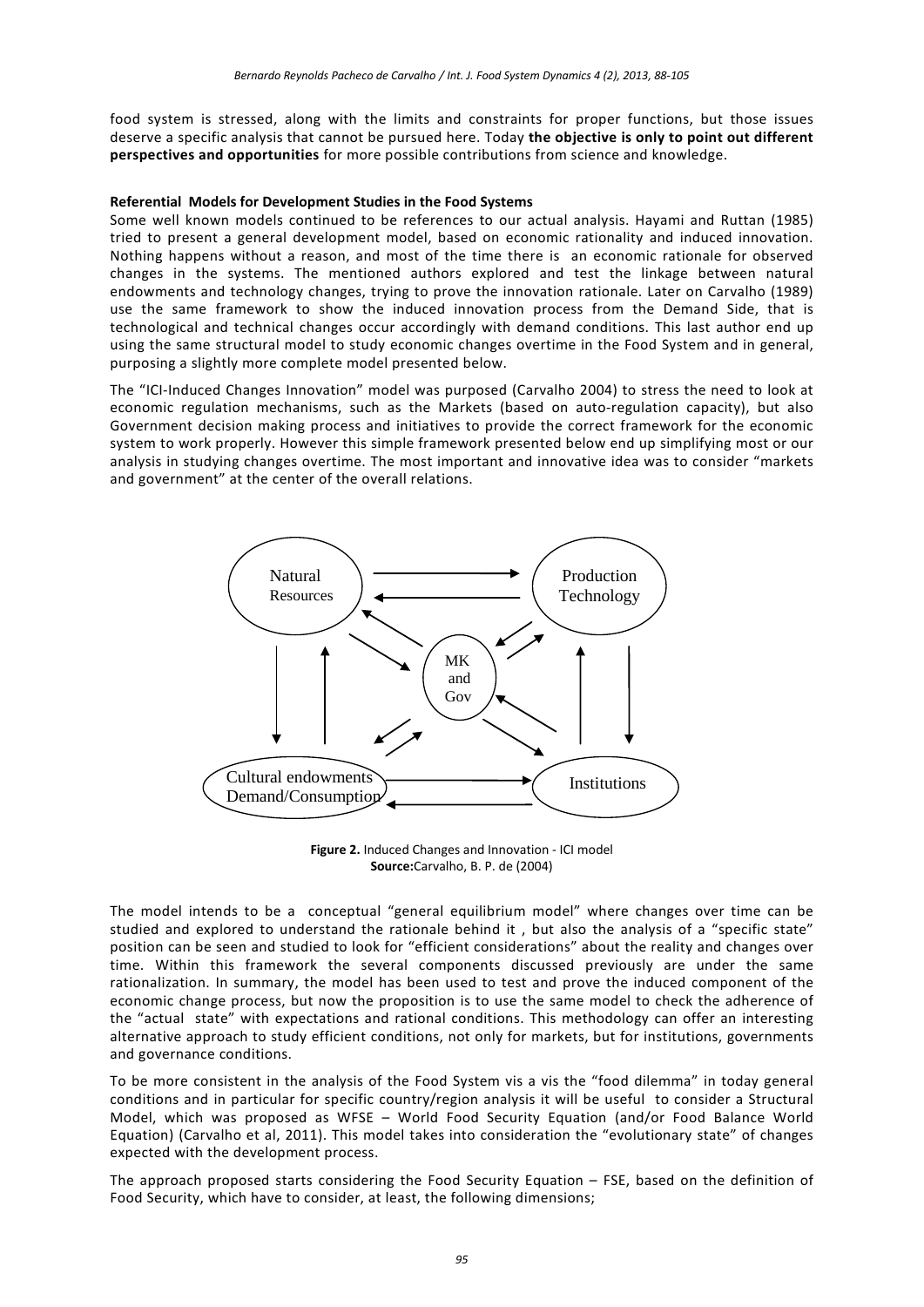- a) Availability;
- b) Access to Food;
- c) Consumption components/quality/stability and social conditions, education and cultural factors, etc.
- d) Risk analysis and stability of all variables considered (including risks at low/minimum level possible);
- e) System vulnerability (including resilience and resistance to internal and external factors).

With this framework the Food System ( and with the WFSE model – each phase) can be seen as dependent from its "state" and evolutionary position. Four different phases are considered and characterized, described as follows:

#### Stage/Phase I – Ecological Equilibrium

Stage/Phase II – Excess Food Demand (demand growth tends to be higher than production growth)

Stage /Phase III – Excess Supply (supply growth higher than demand growth).

Stage /Phase IV – Supply and Demand with more equilibrium, with significant growth in production only when demand constraints are "relaxed" (through export markets and other non food uses). This phase is characterized by Food Demand growth close to zero in quantitative terms ("saturation level" is reached), value creation in production still possible with innovation in terms of" Value Creation along the Food Chain."

All phases can be identified in the world today, more or less significant in certain regions, but all very much related with its relative position in the evolutionary stage in development. However, in global terms the WFSE is now in Stage III, that is, there is and there has been in the last decades, a real surplus in food production, excess production. This situation is more or less evident after 1985. In a recent work, Carvalho et al (2011) provided a clear demonstration of this situation, information that can be used now in the next section, trying to facilitate the current analysis.

## **4 Facts and Data Treatment - Main Results**

The information provided in relation to production growth shows the success obtained at world level and at regional level, where production has been greater than population growth everywhere at the end of the century, with only one exception, Industrialized Economies. Today the general change and tendencies identified between 1980 decade and the next decade (1990 years) is maintained in the last years already in the XXI century (data available, not presented).

|                    | 1967-2001 | 1967-1980 | 1980-1990 | 1990-2001 |
|--------------------|-----------|-----------|-----------|-----------|
| WORLD              | 2.30      | 2.37      | 2.38      | 2.28      |
| Indust. Countries  | 0.96      | 1.94      | 1.09      | 0.22      |
| LDC's              | 3.49      | 2.89      | 3.65      | 3.73      |
| Latin America      | 2.94      | 3.25      | 2.42      | 3.30      |
| Asia and Pacific   | 3.90      | 2.97      | 4.20      | 4.20      |
| Sub Sahar, Africa. | 2.33      | 1.59      | 2.74      | 2.78      |

**Table 1.** Geometric growth rate of Food Production

Source: FAO/SOFA, 2002 in Carvalho (2003)

In relation to the expected behavior in Population growth, the tendencies identified in the table below, up to the end of the XX century, continues to be the trend in the actual century (XXI century), that is, a general decrease in the growth rates continues to be the expected behavior.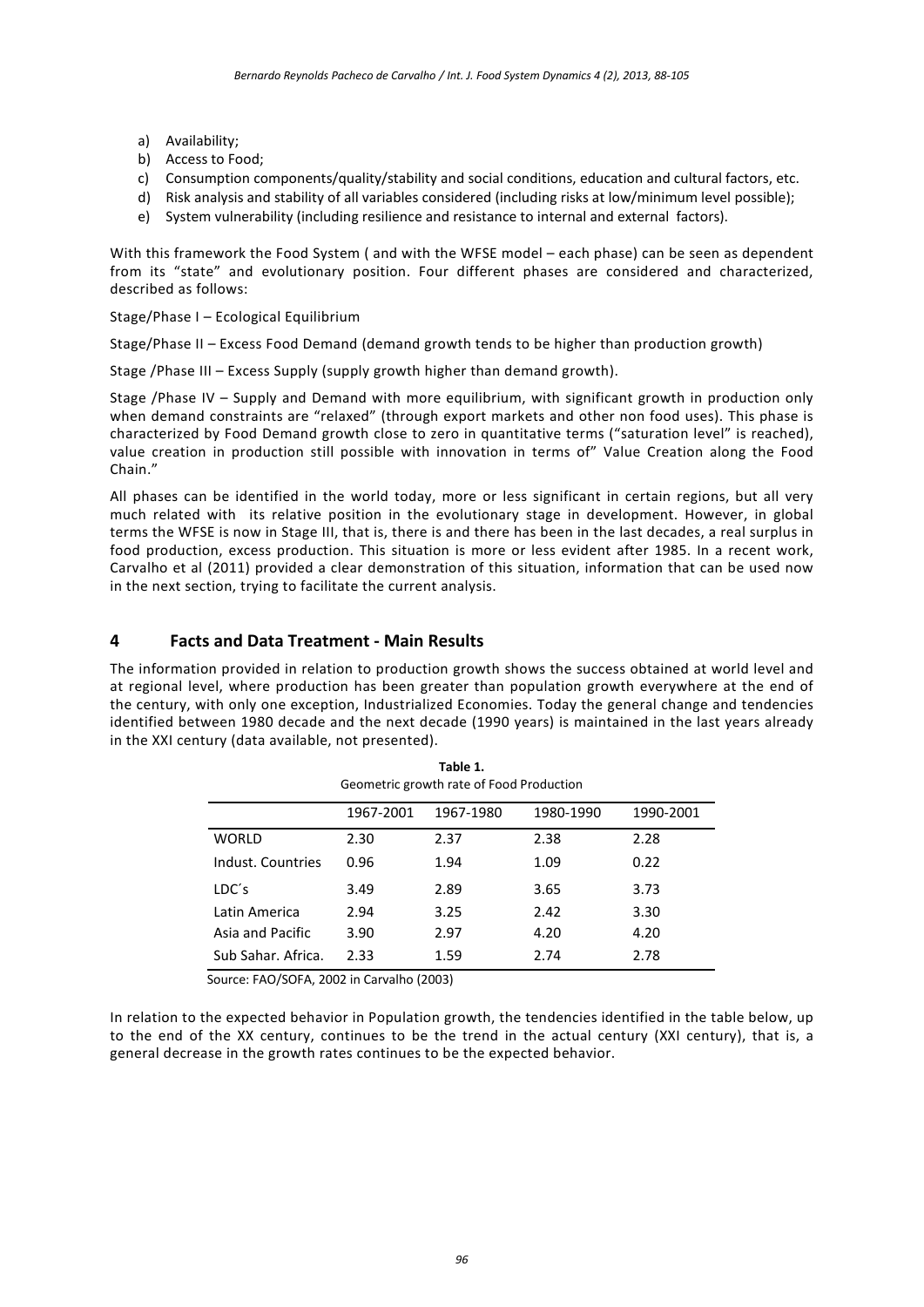| dedition growth rate of the r opulation |           |           |           |           |
|-----------------------------------------|-----------|-----------|-----------|-----------|
|                                         | 1967-2001 | 1967-1980 | 1980-1990 | 1990-2001 |
| <b>WORLD</b>                            | 1.68      | 1.88      | 1.72      | 1.40      |
| Indust, Countries                       | 0.68      | 0.84      | 0.70      | 0.44      |
| LDC's                                   | 2.02      | 2.28      | 2.06      | 1.69      |
| Latin America                           | 2.03      | 2.42      | 1.98      | 1.62      |
| Asia and Pac                            | 1.82      | 2.16      | 1.84      | 1.45      |
| Sub Sahar, Africa                       | 2.83      | 2.74      | 2.95      | 2.66      |

**Table 2.** Geometric growth rate of the Population

Source: FAO/SOFA, 2002 in Carvalho (2003).

Food Availability is now better than ever before at world level, which is shown in per capita average with about 2 800 kcalories, per capita, per day. World supply has been growing around 2.3 % per year, but population growth has been declining since the 1970´s. There is a difference between rates that is growing and close to 1% at the end of the century. With those facts, the general expectations about hunger behavior around the world would be a significant decreasing rate. However this is not the reality.

| Table 3.<br>Food Supply per capita (kcal/capita/day) and total growth rate in the period |      |      |      |      |      |      |                             |
|------------------------------------------------------------------------------------------|------|------|------|------|------|------|-----------------------------|
|                                                                                          | 1961 | 1971 | 1981 | 1991 | 2001 | 2007 | 1961-2007<br>(Geom. Growth) |
| World                                                                                    | 2200 | 2370 | 2512 | 2620 | 2722 | 2797 | 0.52                        |
| <b>USA</b>                                                                               | 2881 | 3058 | 3230 | 3509 | 3683 | 3748 | 0.57                        |
| European Union                                                                           | 3000 | 3212 | 3279 | 3377 | 3457 | 3465 | 0.31                        |
| LDC's                                                                                    | 1918 | 1968 | 1957 | 1966 | 2053 | 2161 | 0.26                        |
| South America                                                                            | 2304 | 2457 | 2611 | 2637 | 2781 | 2885 | 0.49                        |
| Asia                                                                                     | 1804 | 2026 | 2233 | 2441 | 2590 | 2668 | 0.85                        |
| Africa                                                                                   | 2029 | 2111 | 2236 | 2298 | 2366 | 2461 | 0.42                        |

Source: Faostat, 2010 data and authors calculations

**Table 4.** Geometric Growth rate of Food Supply per capita (kcal/capita/day)

|                | 1961-1971 | 1971-1981 | 1981-1991 | 1991-2001 | 2001-2007 |
|----------------|-----------|-----------|-----------|-----------|-----------|
| World          | 0.75      | 0.58      | 0.42      | 0.38      | 0.45      |
| <b>USA</b>     | 0.60      | 0.55      | 0.83      | 0.49      | 0.29      |
| European Union | 0.65      | 0.21      | 0.30      | 0.23      | 0.04      |
| LDC's          | 0.26      | 0.04      | $-0.05$   | 0.43      | 0.86      |
| South America  | 0.65      | 0.61      | 0.10      | 0.53      | 0.62      |
| Asia           | 1.16      | 0.98      | 0.89      | 0.60      | 0.49      |
| Africa         | 0.39      | 0.58      | 0.28      | 0.29      | 0.66      |

Source: Faostat, 2010 data and authors calculations

The international numbers available (FAO data bases) continues to point out a serious challenge to all, mainly the ones working in food systems and food related issues. The figures below put the facts under perspective and provided the basic reference to question the rationale behind the most common strategy, which is to fight hunger with focus on production. The author started to call the attention to the demand side in 1982 (Carvalho, 1982, 1989) in regard to induced technical and technological change processes, but the study under this perspective leads also to the need to look to the innovation in institutions, new regulation needs and actions, market failure and market inefficiencies and governance needs.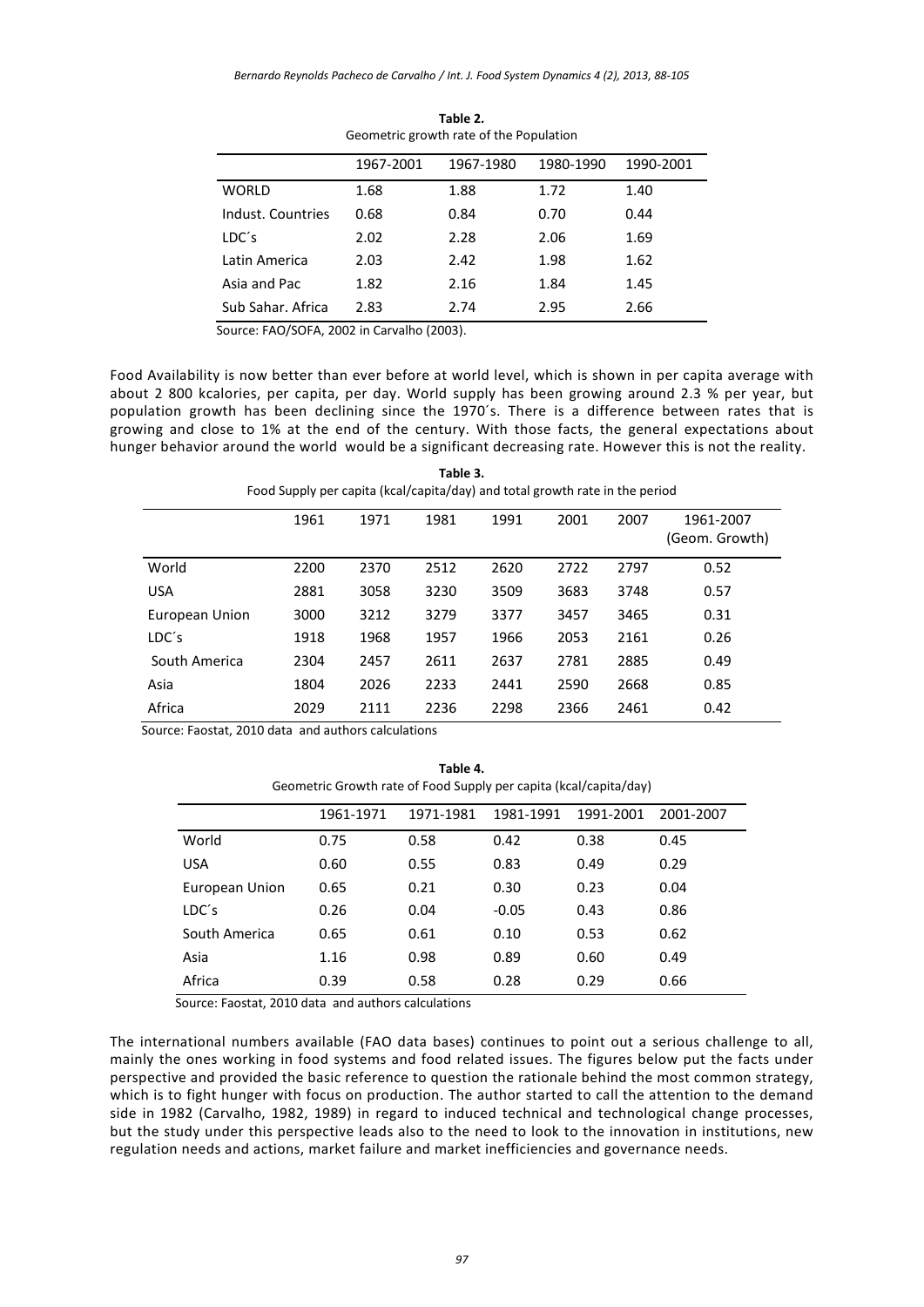

Note: Figures for 2009 and 2010 are estimated by FAO with input from<br>the United States Department of Agriculture, Economic Research Service.<br>Full details of the methodology are provided in the technical background<br>notes (a





**Figure 4.** Proportion of undernourished people in developing countries, 1969/71 to 2010

An immediate consequence of the limited food supply growth in industrialized economies was the diminished surplus level in cereals, lower food aid and higher prices. These results seems to be a problematic issue in regard to food problems and hunger, but for the first time in many years can provide a very necessary impulse towards local food production increase and lower "demand constraints" for agriculture growth in less developed world.

The food system is complex, and there are no linear answers to all problems involving hunger and food security issues. However, science and knowledge available can do much more in providing solutions and policy orientation.

The global Models presented can help to understand the actual complex food system in terms of providing structural expectations for the main variables in the system. On the other side, many studies in the literature have worked and tested the induced change processes. Today we proposed to use the same structure to ask question about "efficient changes" and test/identify the needs for more and quicker changes in the system. The objective now is to check for the "efficiency change process" based on the rationale and stimulus for well adapted change processes in relation to the "environment" into which the regions/countries (and economic units) work, based on the "model ICI" and expected behavior.

Indeed the data provided already can help to test the WFSE proposed. Mellor and Jonhston (1984) World Food Equation is the starting point for the proposed WFSE model, where the notion of "food security" is introduced and the dimensions of "Demand Constraints" are studied with great attention. This procedure gives space to point out an additional IV phase in the food system. The data in the last decade finally provided evidence of this phase, which has been mainly theoretical. Look at Europe behavior in the table 4. Almost no more growth in food supply per capita per year is occurring, which means global consumption is not growing, and will not grow in the next future in general. Carvalho et al (2011)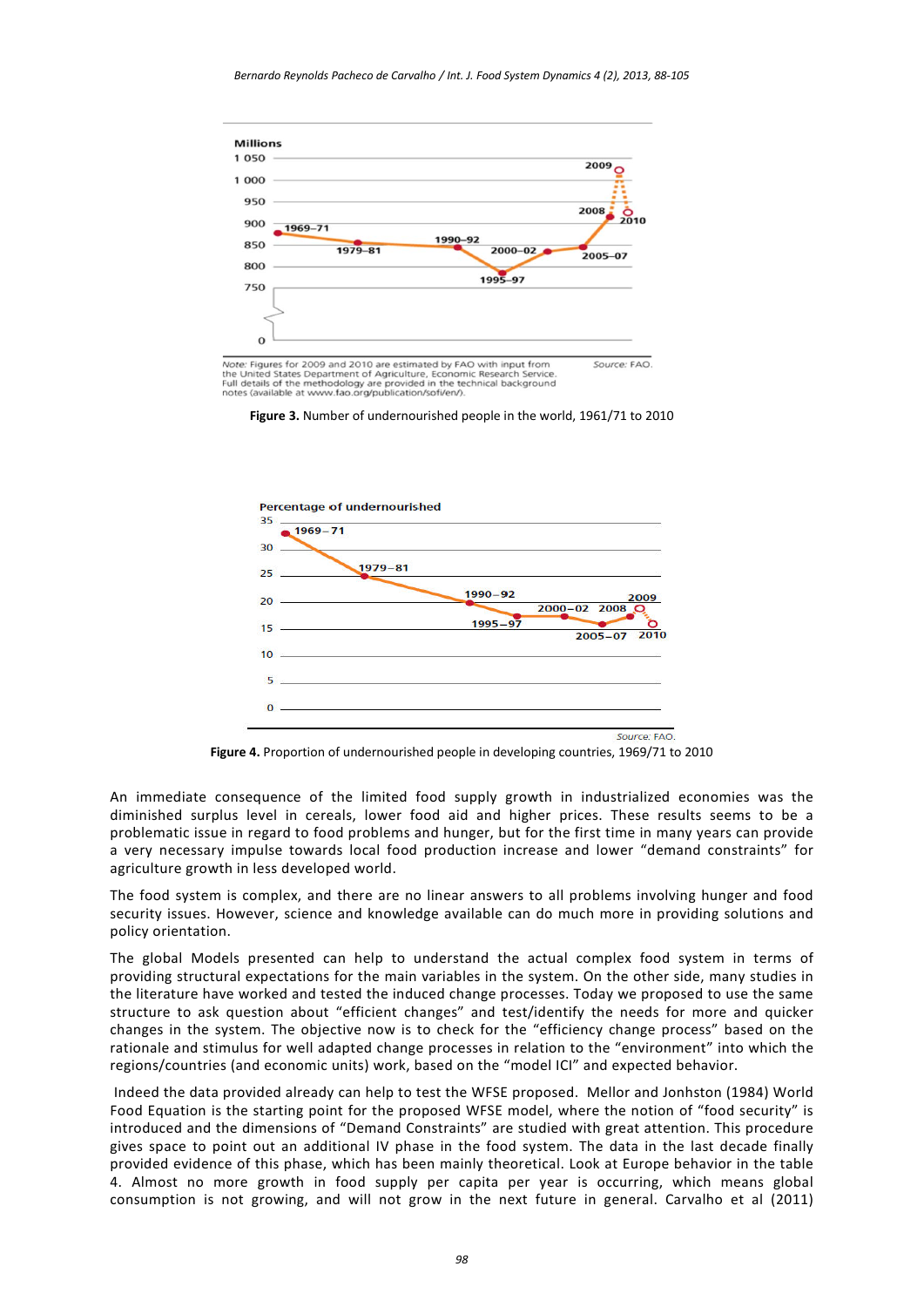presented and discussed this model and data in more detail.

## **5 Latin America/Brasil and Africa Successful Examples in Food Security**

The use of real examples can help to test the models and theoretical approach proposed up to this moment, mainly when the examples provided are based on the best achievements in specific regions and when those models follows closely the rationale provided earlier in the text.

## **6 Brazil Example**

The well known "Fome Zero" program from Brazil, which start in 2003, resulted from a political choice made by President "Lula da Silva," which put Food Security concerns in the center of his public policy. **Governance measures** where adopted, basically (accordingly with Takagi 2010):

- 1 Recreation of the CONSEA Council for Food and Nutritional Security, a global representative structure to provide support to the president, involving many associations and private sector;
- 2 Criation of a special Ministry MESA Ministério Extraordinário de Segurança Alimentar e Combate à Fome;
- 3 Several measures to involve the public in the process, challenge and changes needed;
- 4 Use of several physical and institutional infra-structure toward the presidency to help implementing specific policies and budget resources (secretaria da comunidade solidária, adding in the budget R\$1,8 bilions, for specific actions)

#### **Initial Main Policies 2003:**

- a) Family assistance (finance support through a food card Programa Cartão alimentação with R\$ 1,2 bilions)
- b) Purchasing Food from Family Farms (PF-FF), known as PAA Programa de aquisição de alimentos da agricultura familiar – with  $R\$  400 millions;
- c) Actions related to food education ( with R\$ 200 millions)

All these programs and actions where pursued in several ways and public policies that can be characterized in structural, specific and local policies (Aranha 2010). All these policies were defined under a global Program – Programa Nacional de Segurança Alimentar e Nutricional (PNSAN). In 2004, the Program was absorbed by a new Ministry – Ministério do Desenvolvimento Social e Combate à Fome (MDS), trying to incorporate this policy into a normal routine and with similar "Status" like others national policies such and health policy, social assistance, education, etc. The basic principle was to establish Food and Nutritional Needs as a basic human and social right.

Note that was assumed clearly, that the hunger problem in Brazil was not lack of food or lack of production and product availability. The identified problem was lack of access and social needs (Aranha 2010). FAO data (cited by the same author) shows that Brazil had 2216 kcal/per capita/day in 1961 and in 2003-2005 was already with 3094 kcal/per capita/day. Note also how similar those numbers are with the global situation today

at world level, 2200 kcla/per capita/day in 1961 and 2797 kcal/per capita/day in 2007 (table3 ).

It is not the time to go into detail on many different initiatives promoted after 2003 up to now, but in general the key aspects pointed above are the main references for a huge set of policies, which were and still are mainly governance related (better governance) and aiming to relax "demand constraints, " at micro and at macro levels. It is important to note that, since the beginning, the Project" Fome Zero" was undertaken based on structural measures and income transfers, such as promotion of employment, income distribution, minimum income and social assistance, land reform and family agriculture support and so on. Indeed the initial Project was transformed into a huge Program (Fome Zero Program) with many interventions, with great relevance for the "bolsa familia" policy, an important income transfer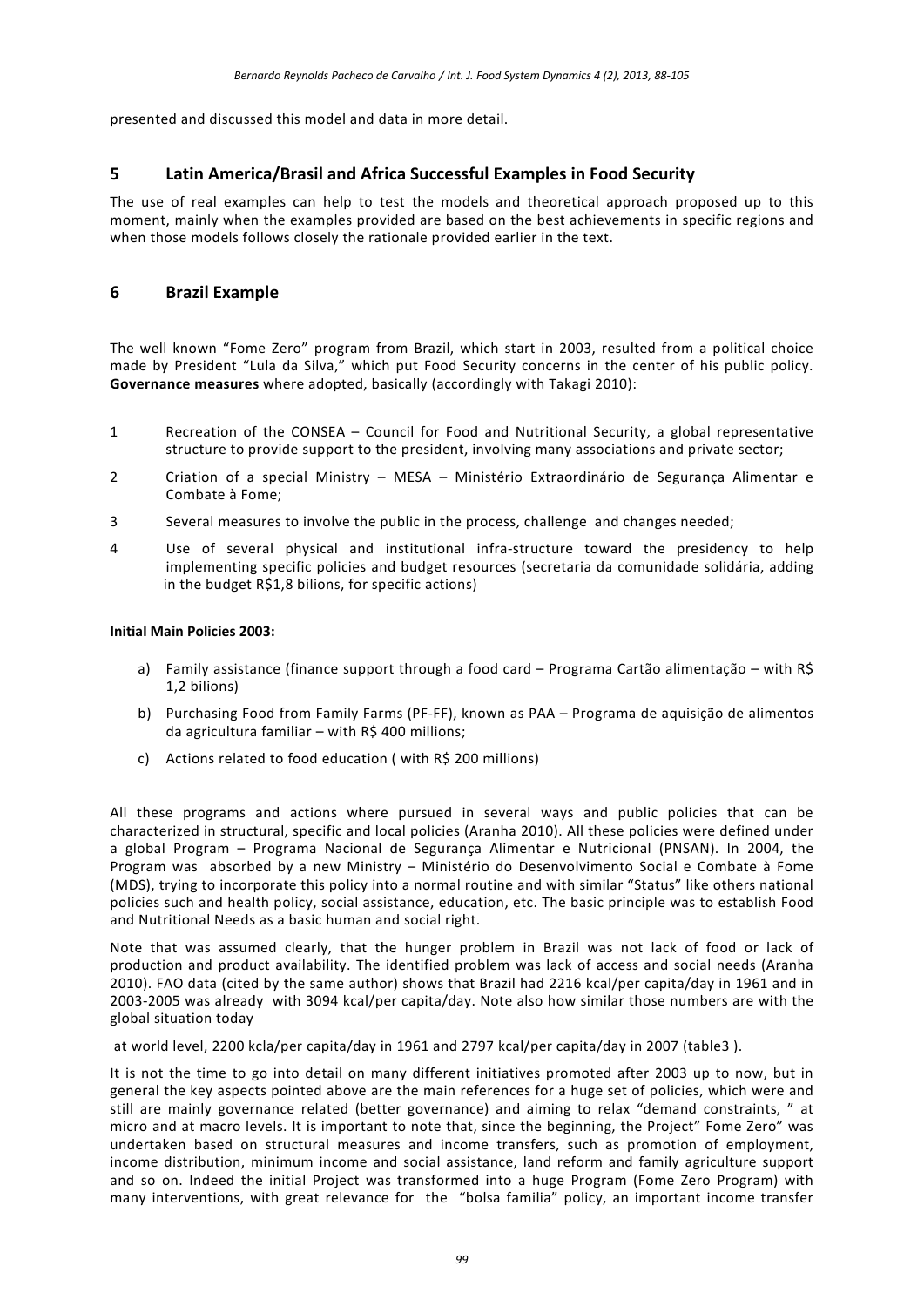measure, but also a set of other policies such as the PCA – Programa de Compra de Alimentos – Buying Food Program (as mentioned before).

To have a quick overview about the results, a selection of some data obtained is presented. In general poverty reduction was very significant with more than 20 million people changing their status (leaving poverty level) within a 6 year period, between 2003 and 2009 (Del Grossi 2010). The same author mention the continuous effort and challenge still needed with the remaining 29,5 million people still in poverty, but the relative impact was tremendous with a reduction close to 40% in a very short period. But the reduction intensity was greater in rural areas, with an estimation of 5 million people leaving poverty level.

To have a closer look into rural areas, the dynamics of rural areas were considered with a classification of the people leaving in those areas and the ones leaving in urban areas engaged in agricultural activities. Following this perspective (Del Grossi 2010) economically active families, agricultural families, were classified in the following way:

- A Family farming: comprises families engaged in an agricultural "enterprise"/business activity, whether they own or not land, living in urban or rural area. In accordance with the "Pronaf program" (financing agency for family farming, this classification comprises the production units up to 2 hired permanent employees);
- B Industrial farming: families with access to an agricultural enterprise/business with three or more permanent employees living in an urban or rural area.
- C Non- agricultural rural families: families of employers or self-employed people whose members are engaged in non-agricultural activities, although they live in rural areas;
- D Rural wage earning families: families living from their wages in a rural area (including both the ones living in urban areas but working in rural areas, and the ones living in rural areas and working outside).

Number of Agricultural families according to their poverty status in Brazil (family numbers in thousands). **Family type 2003 2009 Difference A 7709 3570 -4139**

**B 0 0 0 C 998 575 -423 D 7855 4662 -3193**

**Table 5.**

The numbers are quite impressive and related only with the rural world, where poverty is more problematic. Most of the poverty in the world is rural. Takagi and Graziano da Silva (2010) states that 75% of world poverty is rural, however in Latin America is lower, about 40%. Note that in 2007, 52% of people leaving in rural areas are under poverty in Latin America, but in the period 2003 to 2007 the agricultural production growth was in average 4,8% per year (Takagi and Graziano da Silva 2010). Again, the evidence shows that production growth is very important but not sufficient.

In general Takagi and Graziano da Silva (2010) notes, for Latin America, that the "development agenda" in the last times (last decades) has been based on macroeconomic adjustments in the pass and not in sectorial policies, based on open economies to promote industrialization and not industrialization of the agricultural sector, poverty reduction through income transfers and not through autonomous income raising activities, and lower investment in agricultural sector, discouraging investments in agriculture due to low international prices. The example of Brazil provided a different perspective, and specifically the" Fome Zero Program" offers a lot of innovations to be taken into consideration

The same author offers a sound analysis of the "Fome Zero Program," pointing out some key aspects to be taken into consideration for international policies. Among them, accordingly also with the present analysis, it is possible to say:

1 – Concepts and "models" are important to address the hunger dilemma. "Programs against hunger should be based on the concept of food security and of the right to food; and they should be comprehensive, addressing elements related to production and access to food."

2 – With sufficient political will it is possible to secure a rapid and significant reduction in poverty and hunger levels.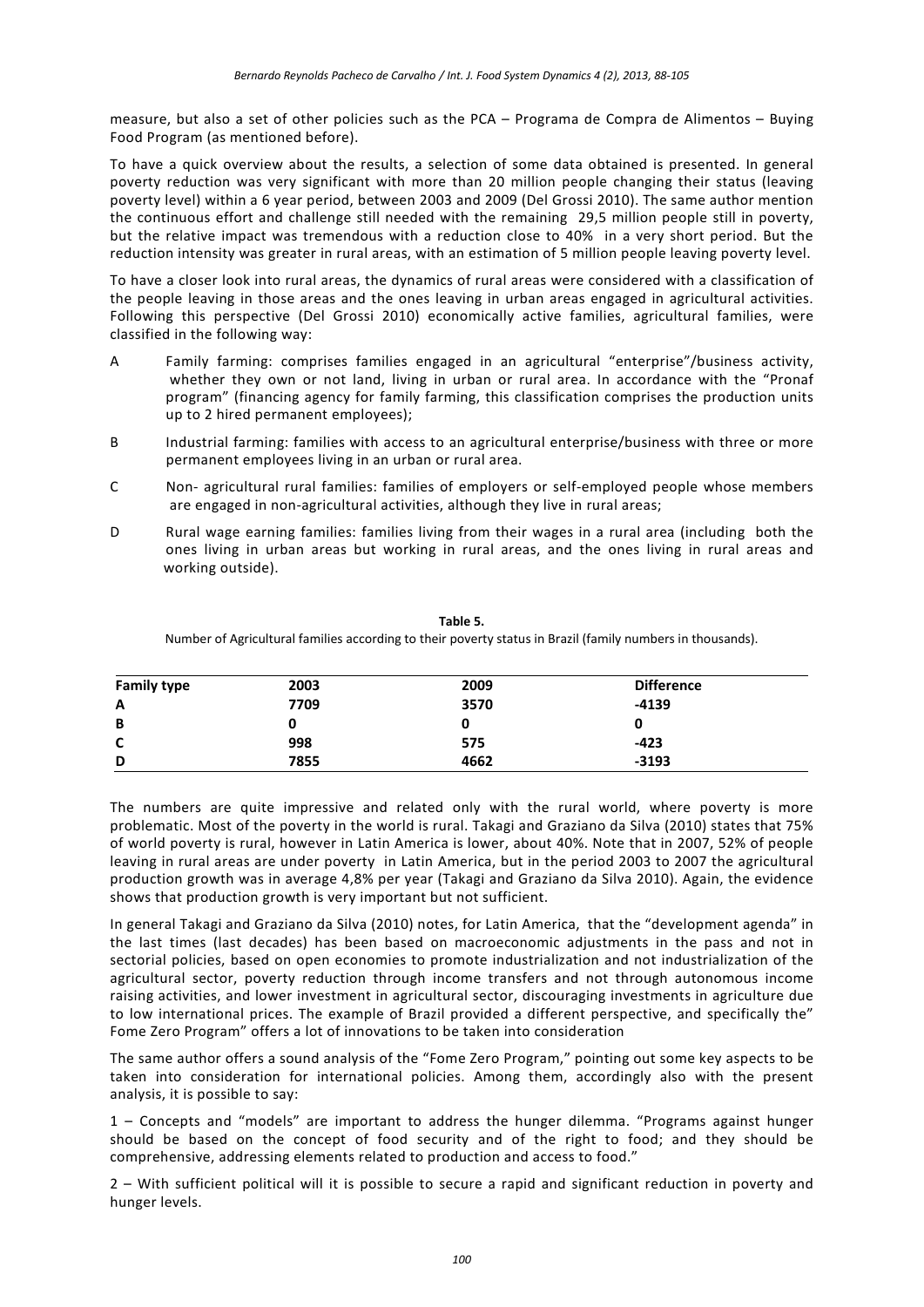3 – The programs can be financially feasible to reduce hunger in the short run. The "Bolsa Familia Program" benefits 12 million families, around one- fourth of Brazil population (about 200 millions), "but it only requires investments of a little over 2% of the federal budget and of only 0,4% of the GDP".

Many other elements can be derived from the Brazil experience, but it is also interesting to look at other examples that can be viewed under the same "structural umbrella" and models presented before.

## **7 African Examples**

It is important to start with an almost opposite situation, in regard to natural resources endowments, human resources, level of development and dimension. The chosen country is Cape Verde, because of the cultural background, but basically because the author experience and knowledge about the reality and about public policy implemented. Our research center (Centro de Agronomia Tropical – Cooperação e Desenvolvimento, CIAT-CD – Center for Tropical Agricultural research and development) has been directly involved with the process and with the definition of food policies in this country in the last decade. The country is a small archipelago in the middle of the Atlantic with about 500 thousand people, about 40 000 ha of reasonable land for agriculture and very dry climate, with an average of about 200 mm of rain per year, with a very bad distribution in the year and geographically among the 9 islands. The country is very dependent from food imports, but local production is also very important.

he policy intervention is this country was centered in Market efficiency problems and access to food, with Institutional innovations. An important innovation was the creation of a Food Security Agency in 2002, ANSA – Agencia Nacional de Segurança Alimentar, with the objective of supporting basic food markets and food aid administration. The original objective was to substitute a public enterprise with about 1.5 thousand people working in distribution of basic food stuff, (EMPA – Empresa Pública de Abastecimento), with at least the same guarantees in regard to food security status of the country and families around the 9 islands. This process was achieved with great success, namely in regard to price variations, product availability and food access.

A second example in Africa is also interesting to follow, now with a very small country, on the Equator, tropical humid climate, good natural resources endowments, but very poor and isolated. The country chosen is São Tomé e Principe, and this choice is also based on the knowledge and personal involvement, again through the CIAT-CD. The strategy followed in this last one case has been based on markets functions but also on the natural resources opportunities, improving information and education. Carvalho (1998) worked looking at consumption efficiency alternatives, looking at local products capability to compete with imports.

More recently Severino (2012) and others have explored alternative local products, mainly rich protein food sources, that can enter into the local diet with clear benefits, at least in regard to local availability and prices. Again the importance of information/knowledge and education are keys aspects to be taken into consideration to promote changes.

The country has been under a strong structural reform in the last two decades, where access to land was very much promoted for family production, with some success in today reality, however with dangerous risk/ impact in terms of sustainability. Overall the results in food security terms have been very positive in the last years.

The two examples given for Africa continent are certainly examples of the best practices and achievements in regard to food policy and food security changes in the right direction (see table 6). This is not to say that the food challenge is not there and hunger eradication already obtained as a final result. Much more needs to be done to achieved the possible food security conditions for the people along with better quality of life.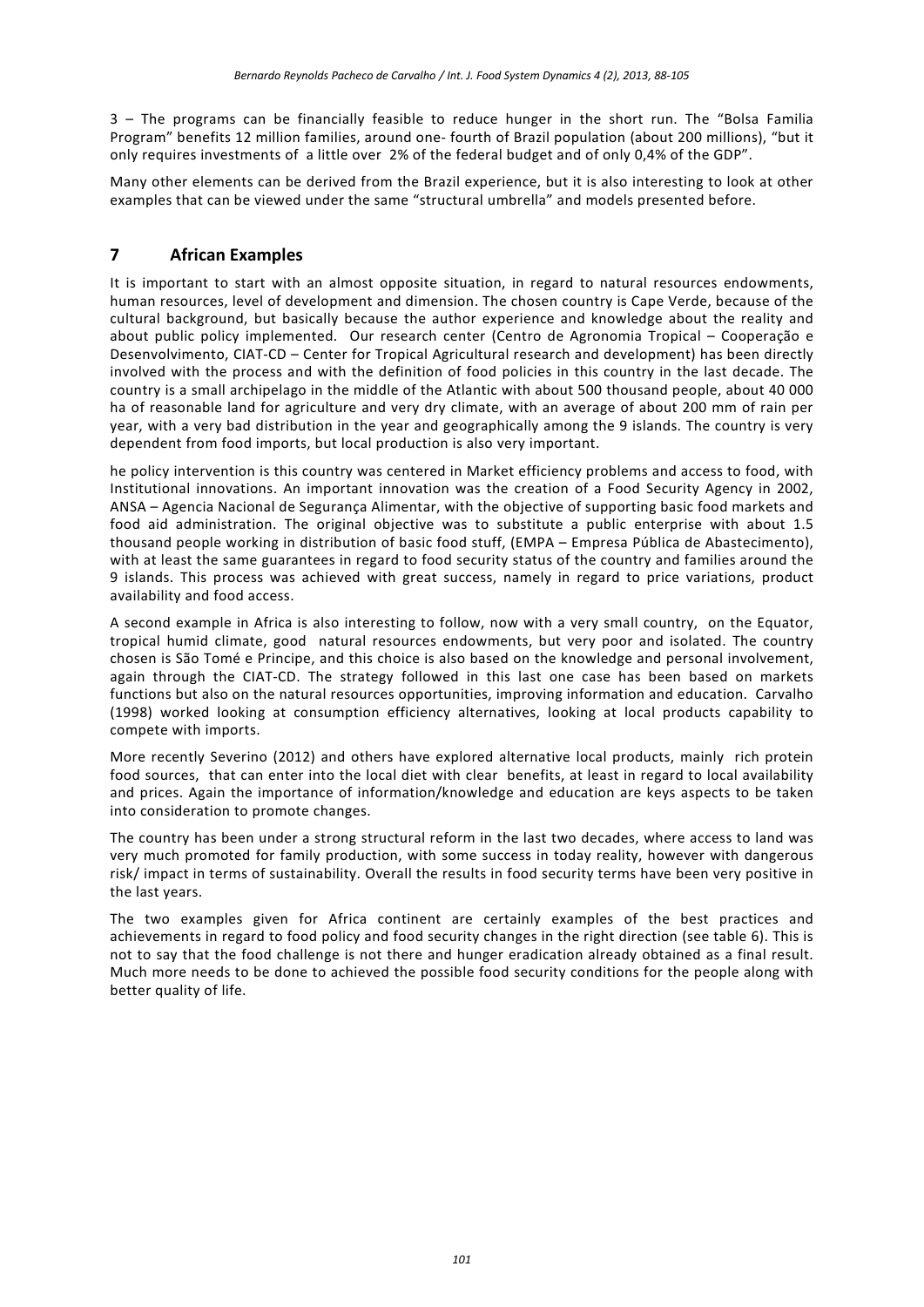## **Table 6.**

Food Consumption average in kcal/per capita/per day in different regions and countries, respective evolution between 2000 and 2007.

|                      | Years |      | <b>Differences</b> |
|----------------------|-------|------|--------------------|
| Region               | 2000  | 2007 | kcal/capita        |
| World                | 2725  | 2796 | 71                 |
| Low Inc.             | 2508  | 2569 | 61                 |
| Small Island         |       |      |                    |
| Developing           | 2483  | 2558 | 75                 |
|                      |       |      |                    |
| Africa               | 2347  | 2455 | 108                |
| Cabo Verde           | 2370  | 2572 | 202                |
| São Tomé e           |       |      |                    |
| Principe             | 2373  | 2684 | 311                |
|                      |       |      |                    |
|                      |       |      |                    |
| <b>South America</b> | 2782  | 2886 | 104                |
| <b>Brazil</b>        | 2885  | 3113 | 228                |

Source: FAO – Food Balance Sheet, June 2012.

Note that Cape Verde and São Tomé e Principe (STP) changes in food availability are improving at the same rate or even faster than in Brazil (the case of STP), comparing with their own regions in relative better positions. Data supports the good behavior achieved in those two countries in Africa, but one of the most interesting results is to realize that "capital" investment necessary to those results was very limited. Science, knowledge and political will are certainly key factors present in those results, along with reasonable governance in the food system.

## **8 Conclusions**

The research and results presented provided a sound basic structure to review the recent approaches aiming to provide policy orientation in defining food policies able to have a strong impact in the actual situation "on hunger" around the world. Some principles and traditional views to deal with food and hunger problems were questioned and some new referential ideas presented. The need to have a systemic view, using the food security concept was discussed and somehow confirmed. The usefulness of the methods proposed for food systems analysis proved appropriate when integrating the view of a structural change process with development, using the proposed World Food Security Equation - WFSE model linked with the Induced Innovation model (ICI-model).

The identified hypotheses were tested based on secondary data and bibliography references available. The evidence showed how important has been production growth (mainly based on technological changes), clearly a necessary condition in the long run, but not sufficient to solve the actual hunger dilemma around the world. Demand side approach showed to be determinant, along with all the variables determining food access problems and possible solutions. Failures in several dimensions were stressed, and introduced an important less frequent issue based on the idea of **exploring efficiency and inefficiencies conditions** in production, in consumption, markets and last, but not the least, **governance conditions**. The theoretical revision and models proposed brought a different view in trying to explore the study of efficiency and inefficient conditions. The basic induced innovation model, which has been called the ICI model – induced change model, has served to provide the rationale to look for changes and how those changes occur, but basically aiming **not only to prove the induced and economic rationale** behind the observed changes, **but to access how efficient and consistent those changes occur.**

The proposed approach presented and discussed was tested against empirical experiences based on many years of empirical work used to test the models and question how efficient the systems are in promoting changes and how rationale those changes have been. It is possible to look for efficiency considerations in the food dynamics change process, exploring alternative interventions using the actual knowledge available, the cumulative experience obtained and the referential models proposed, basically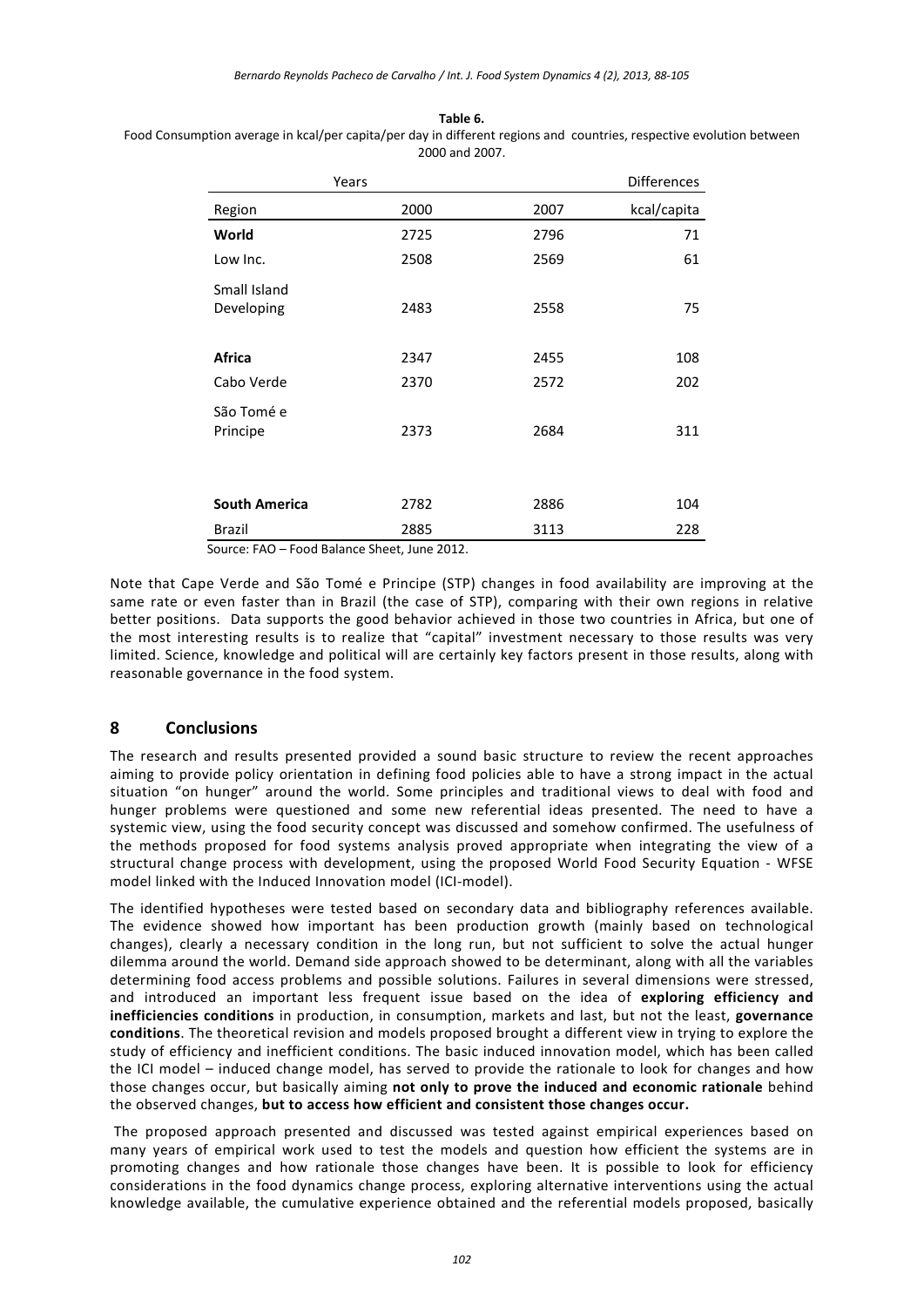the WFSE structural model linked with the ICI model.

The last part, the empirical observation and data presented based on countries experience, was very important in regard to explore the interconnections between the results obtained and the models and policy orientation prescribed through the provided analysis. It seems very interesting to be able to conclude that the knowledge available and cumulative experiences consistent with the new approach have been able to show results far better than ever before. Latin America reference, with Brazil leadership behaviour in food security improvement and poverty alleviation has been recognized worldwide. Also important, but less known examples are the African examples presented, which also showed alternative strategies to be pursued in specific conditions, but the most important result was to show how those economic actions and policies can be consistent will the new approach proposed.

The contribution in this research is clearly a starting point for discussions and further work,

using different theorectical backgrounds, but pointing out common denominators, "efficiency considerations" within the economic system. Referential models discussed seem to be able to make knowledge available and scientific capability more useful, focused and potentially correctly appropriated by our political and policy leaders. Hunger around the world cannot be seen only as one more problem of our society. It is a question of basic citizenship and civilization. The Food related scientists need to improve their "governance" capability to promote the necessary changes, mainly when they have instruments and technical expertise to do it.

## **Bibliography**

- Aranha, A.V.(2010). Zero Hunger: A Project Turned Into a Government Strategy. In The Fome Zero Program. The Brazilian Experience. Graziano da Silva, J. , M.E. del Grossi and C.G. de França edit.FAO and Ministry of Agrarian Development. Brasilia. Brasil.
- Belik, W. (2010). Mobilization of Enterprises Around the Fight Against Hunger. In The Fome Zero Program. The Brazilian Experience. Graziano da Silva, J. , M.E. del Grossi and C.G. de França edit.FAO and Ministry of Agrarian Development. Brasilia. Brasil.
- Boadway, R. W. and Bruce, N. (1984). Welfare Economics. Basil Blackwell Inc. Oxford, England and Ney York, USA.
- Carvalho, B. P. de, Costa, D., and Leite, I. (2011). Global Food Outlook: Global Challenges and Local Solutions. IFAMA, 21 st Annual World Forum and Symposim Frankfurt, Germany.
- Carvalho, B. P. de, Monteiro, D., and Carvalho, N. (2009). Global Challenges and Local Solutions: Wine Sector Changes in Europe and in Portugal. IAMA, 19 th Annual World Forum and Symposim Budapeste, Hungary.
- Carvalho, B. P. de (2005). Segurança Alimentar, Qualidade de Vida e Desenvolvimento. *Revista de Ciências Agrárias,* XXVIII (1): 148-158, Sociedade de Ciências Agrárias de Portugal. Lisboa.
- Carvalho, B. P de (2004). Cooperação e Desenvolvimento: Oportunidades e Desafios para o Sec. XXI. (Cooperation and Development: Opportunities and Challenges for the XXI century). SEDGES 10(3). Série de Estudos de Desenvolvimento e Gestão de Sistemas. CIAT – CD/ISA/UTL. Center for Tropical Ag. Research – Cooperation and Development. Instituto Superior de Agronomia – Universidade Técnica de Lisboa.
- Carvalho, B. P de (2000). Regulatory Development in Food Security: Republica de Cabo Verde. World Bank supported study for the Prime Minister Office. Cabo Verde.
- Carvalho, B. P de (1998). Food Security and Hedonic Behavior: a case study of São Tomé e Principe. *Food Policy,* Vol. 23, nº3/4: 263-275. Elsevier Science Ltd. Great Britain.
- Carvalho, B. P. de (1989). Demand Constraints and Technical Change. PhD Thesis. University of Minnesota. St. Paul/Minneapolis. U.S.A.
- Carvalho, Bernardo P. de (1985). Dualismo e Desenvolvimento na Agricultura. *Revista de Economia Rural* 23(1): 41-54, Brasília.Brazil.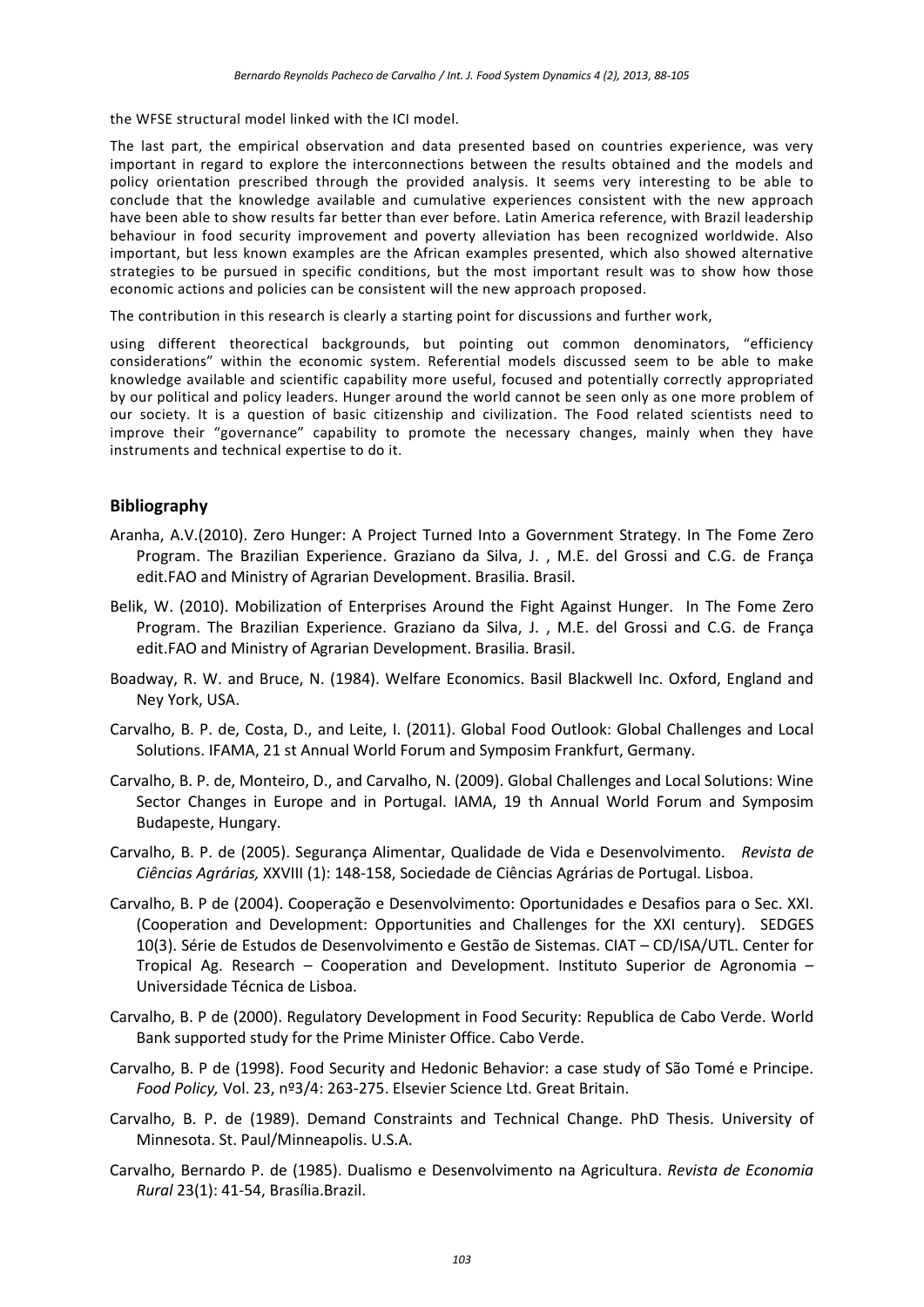- Carvalho, B. P. de (1982). Modernização da Agricultura: Analise de 6 Culturas no Brasil. Master Thesis. ESALQ- University of S. Paulo. Brazil.
- Comission on Human Security (2003). Human Security Now. Report to the United Nations from an independent comission launched at the 2000 UN Millenium Summit, an initiative from Japan Government. New York.
- Del Grossi, M.E.(2010). Poverty Reduction. From 44 Million to 29,6 Million People.
- In The Fome Zero Program. The Brazilian Experience. Graziano da Silva, J. , M.E. del Grossi and C.G. de França edit.FAO and Ministry of Agrarian Development. Brasilia. Brasil.
- ESCAP (2013). Economic and Social Commission for Asia and Pacific. United Nations.
- Access in <http://www.unescap.org/pdd/prs/ProjectActivities/Ongoing/gg/governance.asp> (2013.02.04)
- FAO, Food and Agriculture Organization of the United Nations, 2009 to 2012.
- FAOSTAT 2012 and 2013. On line data bases.
- FAO (2009-12). The State of Food and Agriculture. Rome.
- FAO (2010-12). The State of Food Insecurity in the World. Rome.
- Espirito Santo, Severino, B. P. de Carvalho (2012). Food Consumption, Food Chains and Market Evolution in São Tomé e Principe: Case study inSub-Sahara Africa, in: Proceedings in System Dynamics and Innovation in Food Networks 2012 of the 6<sup>th</sup> International European Forum (Igls Forum): 420-437
- Hayami, Y., Ruttan, V. (1985). Agricultural Development: an International Perspective. The John Hopkins University Press. Baltimore and London.
- Hufty, M. (2011). Investigating Policy Processe: The Government Analytical Framework (GAF). Research for Sustainable Development: Foundations*, Experiences and Perspectives*: 403-424. U.Wiesmann, H. Humi ed., Geographica Bermensia. Available at [https://papers.ssrn.com/sol3/papers.cfm?abstract\\_id=2019005](https://papers.ssrn.com/sol3/papers.cfm?abstract_id=2019005)
- Mellor, J. W., Johnston, B. F. (1984). The World food Equation: Interrelationships among Development, Employment and Food Consumption," *Journal of Economic Literature, vol.22*, : 531-74.
- Lee, J.D., Seogwon, H. and T.Kim (2005). The Measurement of Consumption Efficiency. Considering the Discrete Choice of Consumers. *Journal of Productivity Analysis*, **23**: 65-83. Springer Science+Business Media, Inc. The Netherlands.
- Omta,S.W.F. ,Hoenen, S. J. (2012). Three Fundamental Perspectives on Supply Chain Management. In Food Value Chain Network in the 21st Century: International Challenges and Opportunities. Julian Briz and Isabel de Felipe org. Editorial Agrícola Espanhola, S.A. Madrid.
- Peterson, W. (1986). Principles of Economics. Micro. Six Edition IRWIN, Homewood, Illnois.USA.
- Puntansen, A. (2013). Consumption Efficiency: A Missing Concept in Mainstream Economics. Director of the Rural and Social Management Institute. Thailand Rural Reconstruction Movement Foudation under royal Patronage. Thailand.

Access in [http://budhist-economics](http://budhist-economics/) info (2013,02.03).

- Silva, P.R. (1977). Eficiência Técnica vs Eficiência Económica. *Revista de Ciências Agron.,* **7** (1-2): 157- 163. Fortaleza-Ceára.Brazil.
- Takagi, M. (2010).Implementation of the Zero Hunger Program. In The Fome Zero Program. The Brazilian Experience. Graziano da Silva, J. , M.E. del Grossi and C.G. de França edit.FAO and Ministry of Agrarian Development. Brasilia. Brasil.